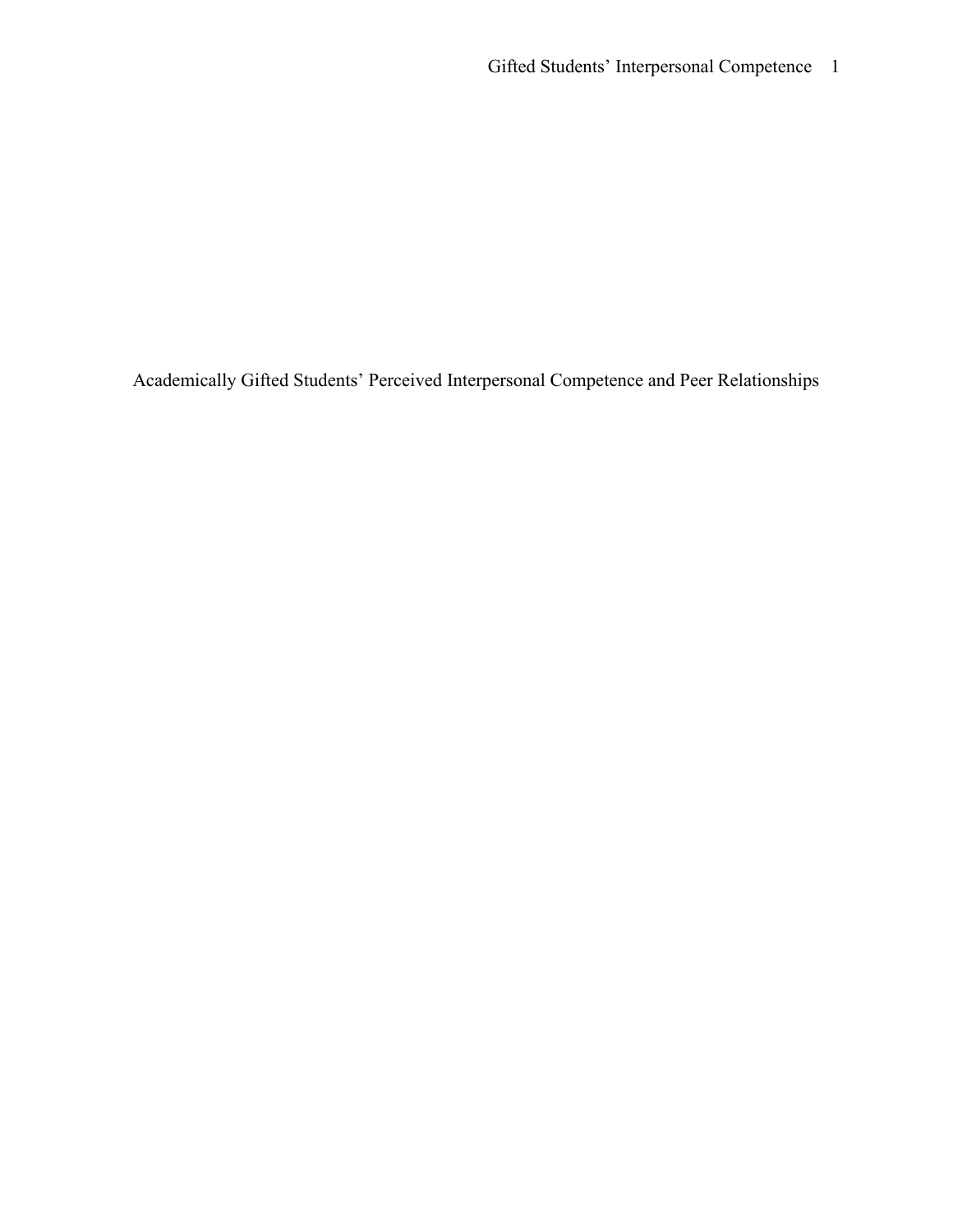# Abstract

 Perceptions of the interpersonal competence and peer relationships of 1,526 gifted adolescents Development were examined, using an online survey. Major findings included that the gifted students had generally positive perceptions of their abilities to initiate, form, and maintain relationships with other people, including same-age non-gifted peers, and demonstrated levels of norming group. The students did not perceive their giftedness as a negative factor affecting their peer relationships but rated their academic self-concept more positively than their social self- favoring female students over male students and favoring students who were accelerated in a subject in school over students who were not. The results also suggested that gifted students who had previously participated in academic gifted programs at the Center for Talent interpersonal ability and peer relationships, comparable to that of grade equivalent students in the concept. Differences were found by gender and experience with subject acceleration in school, whose academic strength was in the verbal area over other areas were more likely to face difficulties with peer relationships.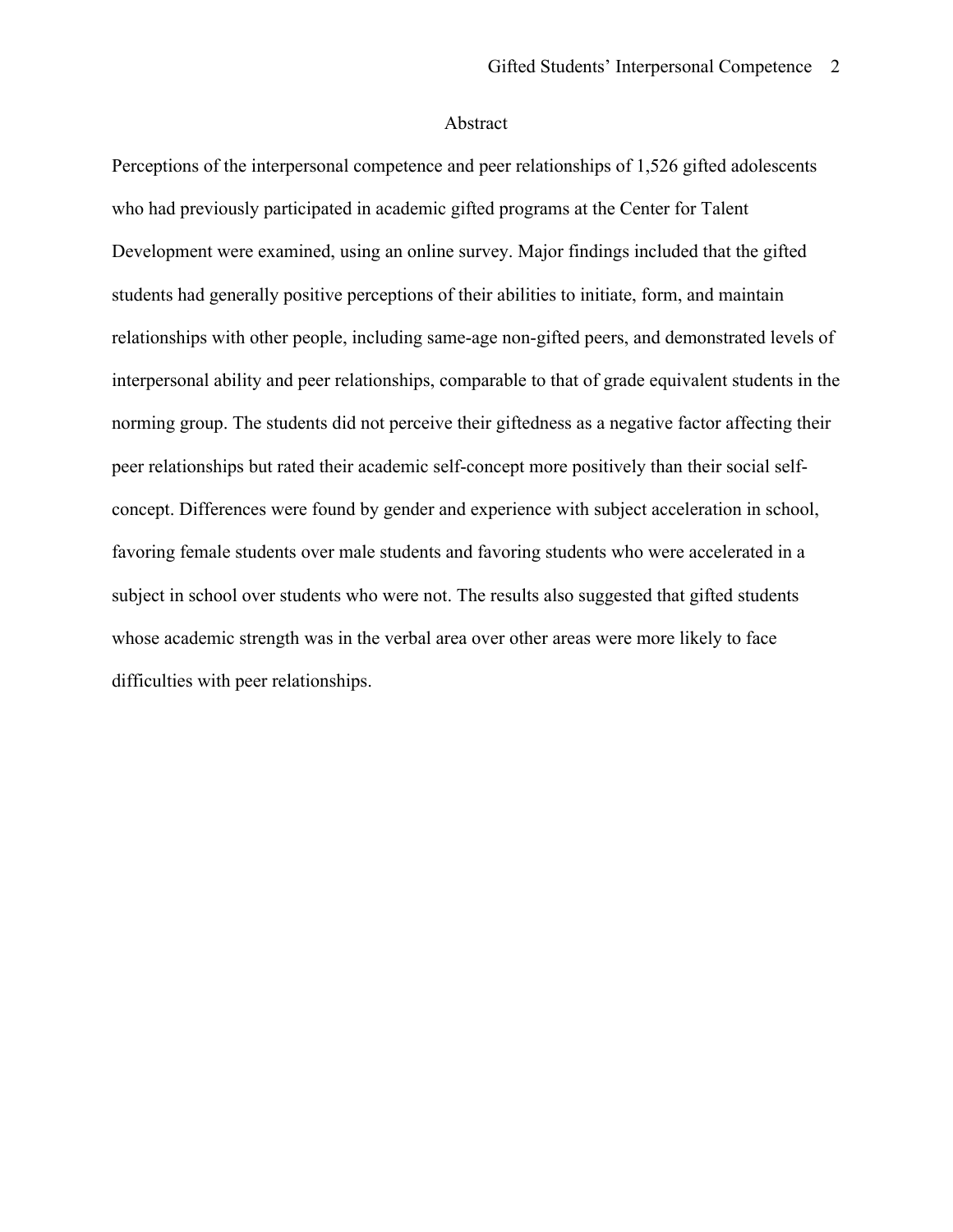Academically Gifted Students' Perceived Interpersonal Competence and Peer Relationships

 gifted students continues to be a concern of both researchers and practitioners in the field of (Austin & Draper, 1981; Neihart, 1999, 2002, 2007). On the other hand, some evidence reveals that many gifted students express that they do not "fit the mold" and "feel different" (Coleman & 1999; Swiatek & Dorr, 1998), and this sense of difference may, in turn, lead to general feelings Coleman, & Stewart, 1993; Columbus Group, 1991; Kerr, 1991; Silverman, 1993, 2002). It is not clear why some gifted students feel different and others do not. Some plausible explanations include asynchrony or a discrepancy between their advanced intellectual or cognitive abilities 2002), and/or a lack of fit between a gifted student's interests or abilities and those of his/her environments (Eddles-Hirsch et al., 2010; Neihart, 2006; Rimm, 2003; Robinson, 2008). This study examined how academically gifted students perceive their interpersonal Understanding the interpersonal competence and peer relationships of academically gifted education. On the one hand, empirical literature suggests that in most situations, being intellectually gifted is generally an asset socially and emotionally (Janos & Robinson, 1985; Neihart, 1999, 2002, 2007; Robinson, 2008) and gifted students tend to be well-received by peers Cross, 1988; Delisle, 1984; Janos, Fung, & Robinson, 1985; Rimm, Rimm-Kaufman, & Rimm, of unease or lack of competence in social situations and difficulties creating and maintaining relationships with other people including peers of the same age (see Bickley, 2002; Cross, and psychosocial development which can be exacerbated by degree of giftedness (Robinson, peers, the educational opportunities and programming available, and school, family, or cultural

This study examined how academically gifted students perceive their interpersonal competence (specifically their interpersonal abilities, such as initiating relationships, asserting influence, resolving conflicts, etc.), their social adjustment, and their peer relationships compared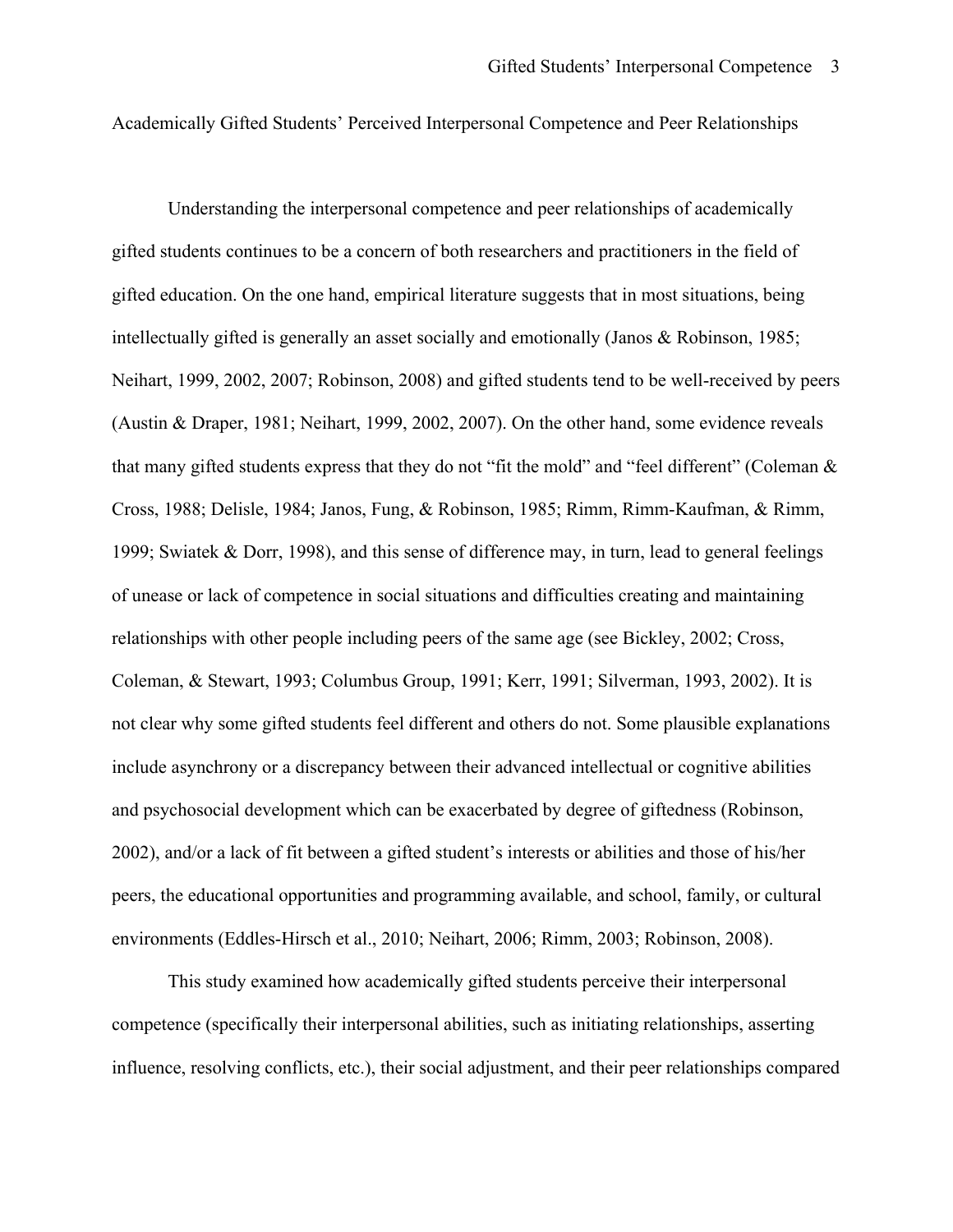we review literature regarding the interpersonal competence and peer relationships of gifted students overall and how these vary or affected by some characteristics of the students, type of to age equivalent, mixed-ability heterogeneous groups of students. Before presenting our study, giftedness, and participation in gifted programs.

# *Gifted Students' Interpersonal Competence and Peer Relationships*

 1996; Neihart, 1999, 2002, 2007; Robinson, 2008). Little evidence exists that children identified Meckstroth, 1996). Generally, interpersonal abilities, particularly peer relationships of academically gifted students are portrayed positively (Austin & Draper, 1981; McCallister, Nash, & Meckstroth, as gifted suffer from greater peer rejection than their non-gifted counterparts. Many of the studies cited in previous reviews of literature indicate that as a whole, gifted children are generally well liked by other people and sometimes even more popular than their non-gifted peers (Austin & Draper, 1981; Neihart, 1999) and generally, gifted students tended to be above average in some or most of the interpersonal skill areas assessed (e.g., McCallister, Nash,  $\&$ 

 (Altman, 1983). The dissimilarities between the interests and abilities of the gifted and those of However, evidence that some gifted children do struggle with interpersonal relationships also exists. Gifted students often demonstrate an early command of language, a more advanced vocabulary, greater articulateness, and a higher degree of flexibility in communication (Robinson, 2007). Verbal precocity manifest itself in more abstract thinking, early thought and communication on questions of values, personal philosophy, and individual identity that their same-age peers cannot understand or do not find purposeful (Altman, 1983). Similarly, gifted students may have a tendency toward more judgmental and critical thinking, which might be offputting to other children who are not as comfortable with such deep or sustained self-evaluation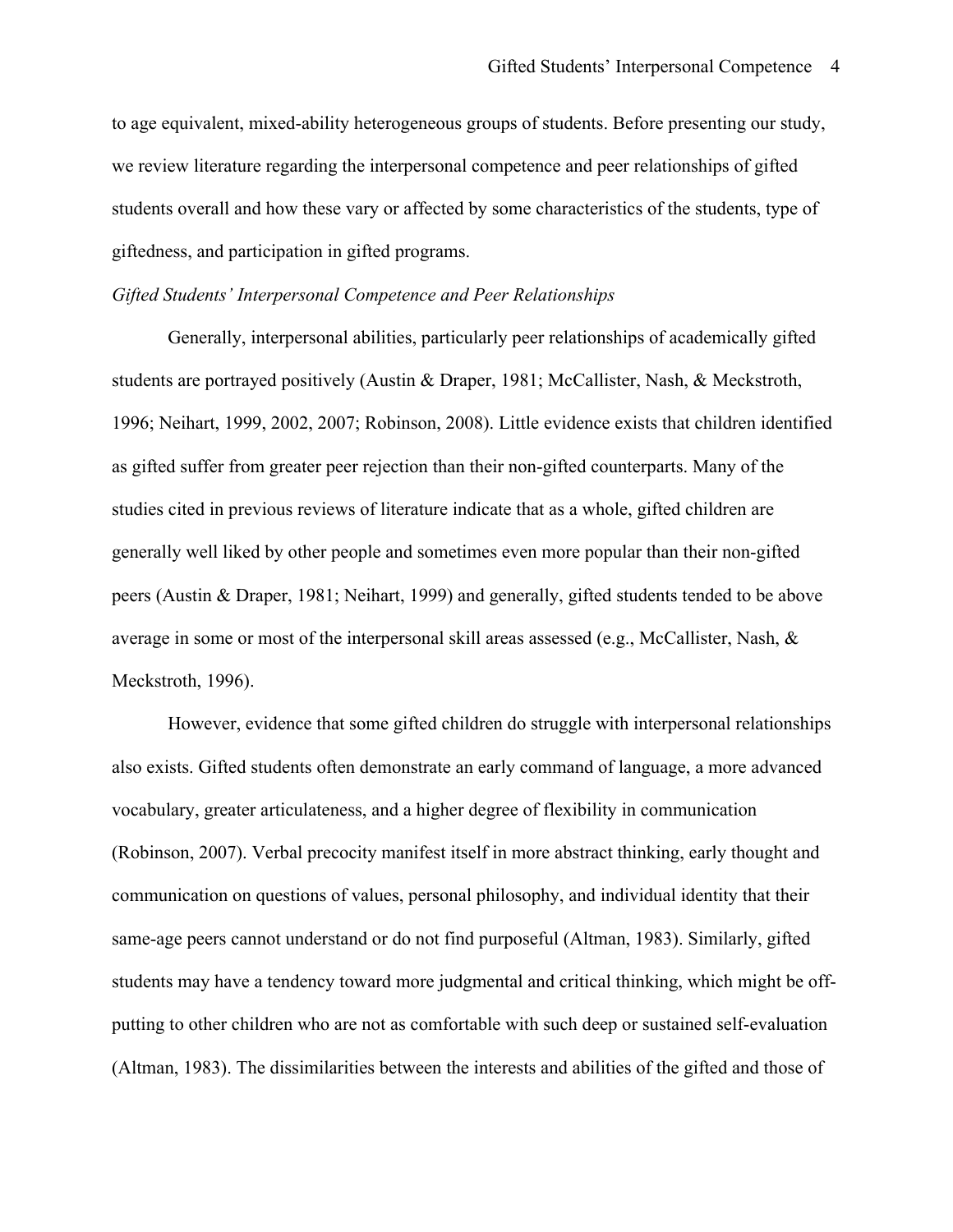as rejection. their same-age peers may require an uneasy compromise between their own interests and abilities, on the one hand, and their desire to be accepted into a social group, on the other. Moreover, gifted students may interpret the lack of understanding or interest on the part of others

# *Gifted Students Perceptions of Stigma and Its Effects on Social Interactions*

 personal growth and academics; however, in peer relationships, they perceived their giftedness to be a negative factor. Particularly in a peer and school culture that values conformity, the While the objective data may not indicate any bias against "being gifted," gifted students may nonetheless perceive such a bias (Austin & Draper, 1981; Janos & Robinson, 1985; McCallister et al., 1996; Robinson, 2008). Colangelo and Kelly (1983) found that while gifted youth were positive about being labeled gifted, they perceived teachers and non-gifted peers as having negative views of them. Kerr, Colangelo, and Gaeth's (1988) study also indicated that the attitude of gifted adolescents toward their own giftedness was positive in terms of their own academic success and interests of gifted students may be seen as aberrant, even possibly threatening, to others (Cross, 2007), and gifted students may fear that their intellectual advancement puts them at risk for social rejection (Gross, 1989; Robinson, 2008). The majority of gifted students believe that their peers are unlikely to accept a demonstrated interest in academic pursuits (Tannenbaum, 1991) or the achievement of outstanding grades (Brown & Steinberg, 1990). Even though many students (both gifted and non-gifted) claim to value intelligence, they simultaneously note the "anti-intellectual" stigma expressed by their friends and do not attribute any social benefits to being smart (Schroeder-Davis, 1999; Robinson, 2008).

Coleman and Cross (1988) argued that gifted students' perceptions of stigma regarding their giftedness have a real effect on their social interactions with other people. Empirical studies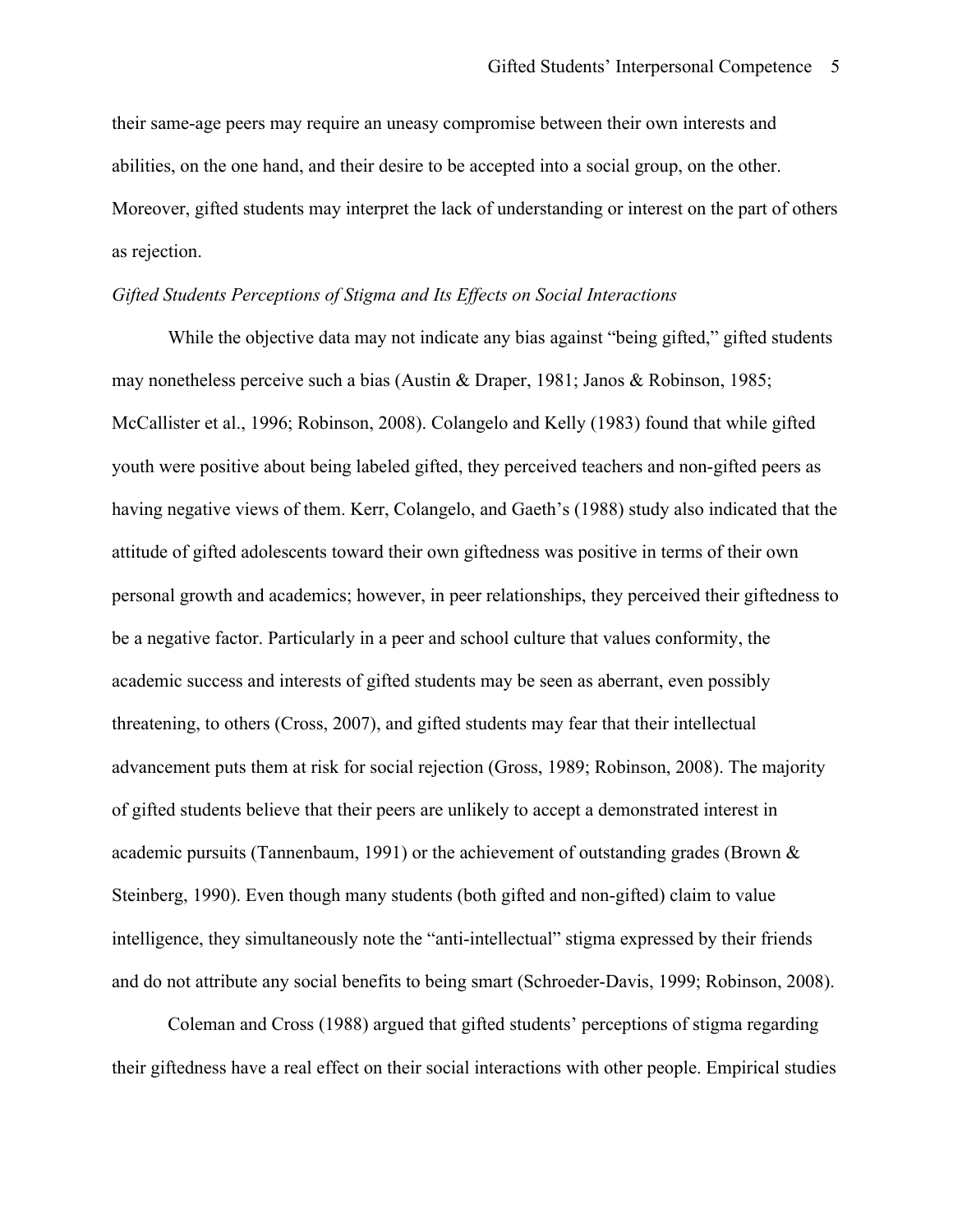gifted students may be tempted to "conform to the given social scene" by hiding or denying their culture (e.g., Davis & Rimm, 1998). Gross (1993) described that gifted students continuously revealed that for some gifted students, their perceived difference and lack of peer acceptance affect their interpersonal abilities, in particular peer relationships and social coping skills. For example, gifted students who are unable to find same-age peers that share their interests and general beliefs about friendship may choose to more or less "opt out of the social scene" altogether (Gross, 1989). Children who refuse or are unable to make a compromise between their own interests and abilities and their desire to be accepted into a social group often prefer to work and play alone (Austin & Draper, 1981; Gross, 1989). Alternatively, gifted children who cannot find children of their own age that share their interests may "find a new social scene" by seeking out the companionship of older children (Gross, 1989; Janos & Robinson, 1985; Silverman, 2002). More negatively, in responding to the lack of availability of suitable same-age peers, giftedness, which they perceive to be the primary cause of their lack of acceptance by the peer monitored their behavior in order to conform to the expectations of their peer group and to better fit in and be appreciated within a peer culture that values conformity. As a result, gifted students may mask their giftedness and develop alternative identities that are perceived as more socially acceptable.

#### *Interpersonal Competence and Peer Relationships Among Subpopulations of the Gifted*

When considering the mixed results regarding the interpersonal competence and peer relationships of gifted students, it is important to note that some studies have also reported differential results for subpopulations of gifted students (Austin & Draper, 1981, Janos & Robinson, 1985; McCallister et al., 1996). Particularly, these studies found differences based on students' age, gender, domain and level of giftedness, and educational experiences.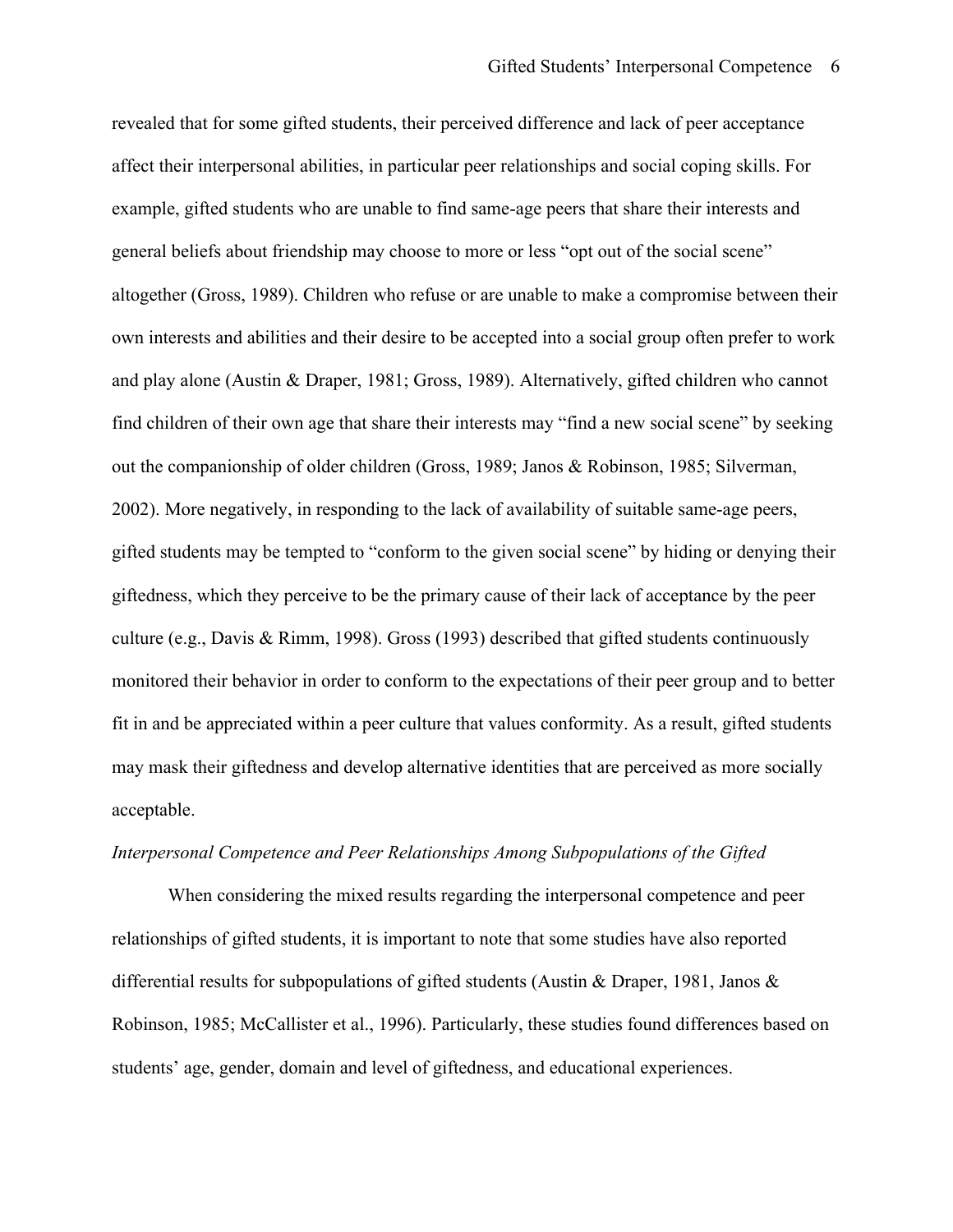*Age.* Studies of elementary-and early-middle-school-aged children (Gallagher & Crowder, 1957; Grace & Booth, 1958) found no apparent biases against gifted children by their peers. Indeed, there tended to be a positive correlation between IQ and social acceptance--at least up until a certain threshold IQ, after which further increases in IQ did not increase peer standing (Grossman & Wrighter, 1948). However, by age 13, the popularity advantage that bright students may have experienced disappeared (Austin & Draper, 1981; Rimm, 2002). With adolescence, the intellectually gifted students, particularly the girls, lost status, and their intellectual achievements were increasingly devalued over the high school years (Coleman, 1961; Keislar, 1955). Similarly, gifted adolescents were more likely than their younger counterparts to report difficulty creating and maintaining friendships among their classmates (Brown & Steinberg, 1990; Coleman & Cross, 1988; Cross, 2007) and to experience general feelings of social isolation in their regular classrooms (Cross, Coleman, & Stewart, 1993; Cross, Coleman, & Terhaar-Yonkers, 1991).

*Gender.* Differences in the relationship between popularity and academic achievement as a function of one's gender were identified in many studies (Coleman, 1961; Luftig & Nichols, 1990; Rimm, Rimm-Kaufman, & Rimm, 1999). For example, in a study of 500 middle-school students, Luftig and Nichols (1990) compared the social status of gifted students enrolled in a pull-out program with same-age peers who were not identified as gifted. They found that gifted boys tended to be among the most popular of the ability by gender groups, closely followed by nongifted boys and nongifted girls (who did not differ from each other in popularity). Gifted girls were found to be significantly less popular than their nongifted counterparts and were the least popular of all the groups. Coleman (1961) suggested that gifted boys were better able to dissipate their brainy image by excelling in sports, while gifted girls tended to be more accepted by their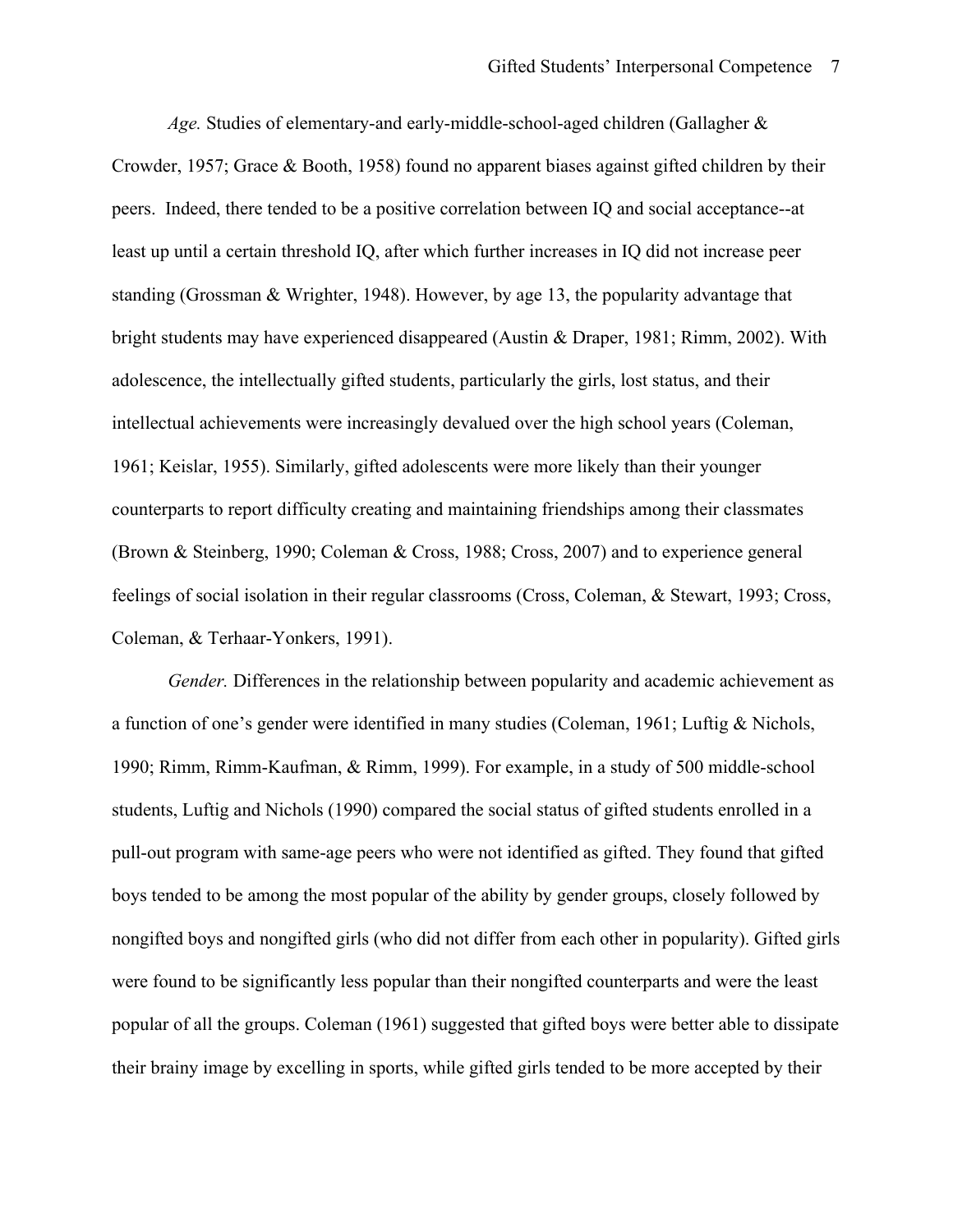peers if they were pretty although "the peer values in his sample prescribed that girls who dated should avoid displaying their intellectual abilities" (Coleman, 1961, p. 132).

 that their talents are not as socially acceptable as the mathematically gifted and that children with *Domain of giftedness.* In light of a number of studies (Brody & Benbow, 1986; Ferguson & Maccoby, 1966) that found mathematically gifted students to be more outgoing, more sociable, and thus more popular than verbally gifted students, Dauber and Benbow (1990) found that mathematically gifted children believed that their peers would rate them higher in importance than did verbally gifted children. The authors noted that the verbally gifted may feel extreme mathematical ability may be less recognized than those with sophisticated vocabulary.

 Feldman, 1986; Gross, 1993). Other studies (e.g., Freeman, 1979; Gross, 2002, 2004; Janos, friends, and the friends they did have were older. *Level of giftedness.* The vast majority of studies that investigated differential results among subpopulations of the gifted focused on the psychosocial development of extremely gifted students as compared to their moderately gifted counterparts. As early as 1925, Terman found that children with IQs higher than 170 tended to have considerably more difficulty in making social adjustments than did moderately gifted students. Similarly, Hollingworth (1926, 1942) noted that while students within the "socially optimal" IQ range of 125-155 tended to be wellbalanced, self-confident, outgoing, and well-received by their same-age peers, students with an IQ above 155 were prone to special problems of social adjustment that were correlated with social isolation due to the absence of a suitable peer group with whom they could relate (see also Marwood, & Robinson, 1985; Robinson, 2008) found that the exceptionally gifted were significantly more likely to report that being smart made finding friends harder, they had too few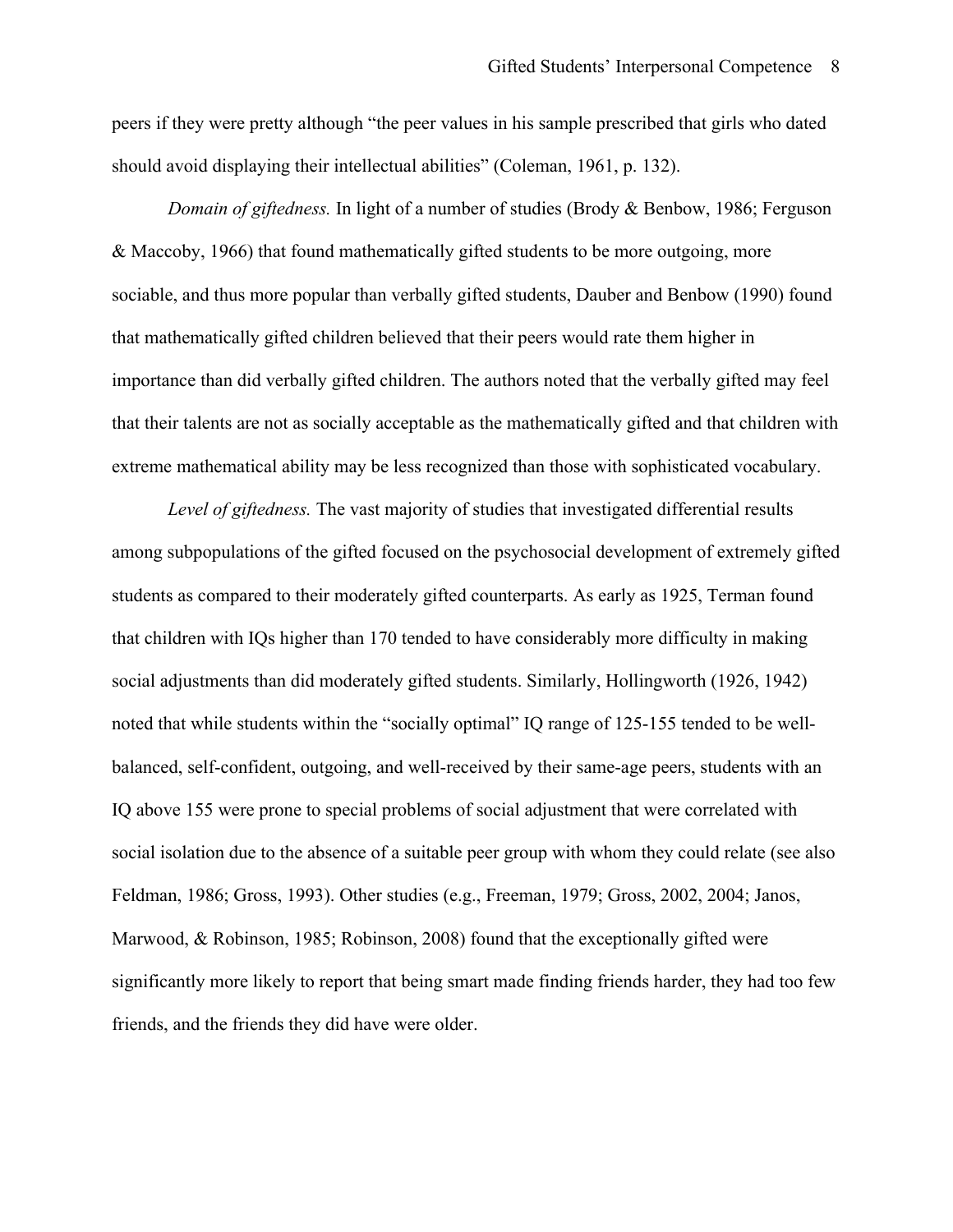*Educational experiences*. While, on average, gifted students as a whole tend to be more positive effects on gifted students' social as well as academic development (Kulik, 2004; Rinn, perceptions of peer relationships (Rogers, 2002). perceptions of peer relationships (Rogers, 2002).<br>In summary, while some empirical research has shown that gifted students as a whole are socially mature than their age peers, certain social issues do tend to crop up when there is a disconnect between the level and pace of their development and the educational environment in which they spend much of their time (Robinson, 2008). One such issue is that in a school system that groups students primarily by age, gifted students may have difficulties meeting peers that share their interests, language development, and personal maturity (Gross, 2001). Educational programs that strive to correct this mismatch by providing appropriate academic challenge and access to compatible peers via accommodations such as acceleration have been shown to have 2006). Specifically, accelerative options such as early entrance to school, grade-skipping, pullout programs, participation in residential summer programs for gifted students, mentorships, and dual-enrollment were found to lead to increased social self-concepts and more positive

 generally well-received by peers and well-adjusted socially (Austin & Draper, 1981; Janos & 1991; Silverman, 1993, 2002). Characteristics of gifted children, such as their exceptional endeavors and their willingness to pursue every avenue of thought on a given topic, may set Robinson, 1985; McCallister, Nash, & Meckstroth, 1996; Neihart, 1999, 2002, 2007; Robinson, 2008), other research provides evidence that some gifted students struggle with interpersonal relationships (Bickley, 2002; Cross, Coleman, & Stewart, 1993; Columbus Group, 1991; Kerr, scholastic achievements or level of giftedness, the articulateness with which they talk about their them apart from other same-age peers. While most gifted students may see these differences as assets, they are simultaneously aware that others may view them negatively (Colangelo & Kelly,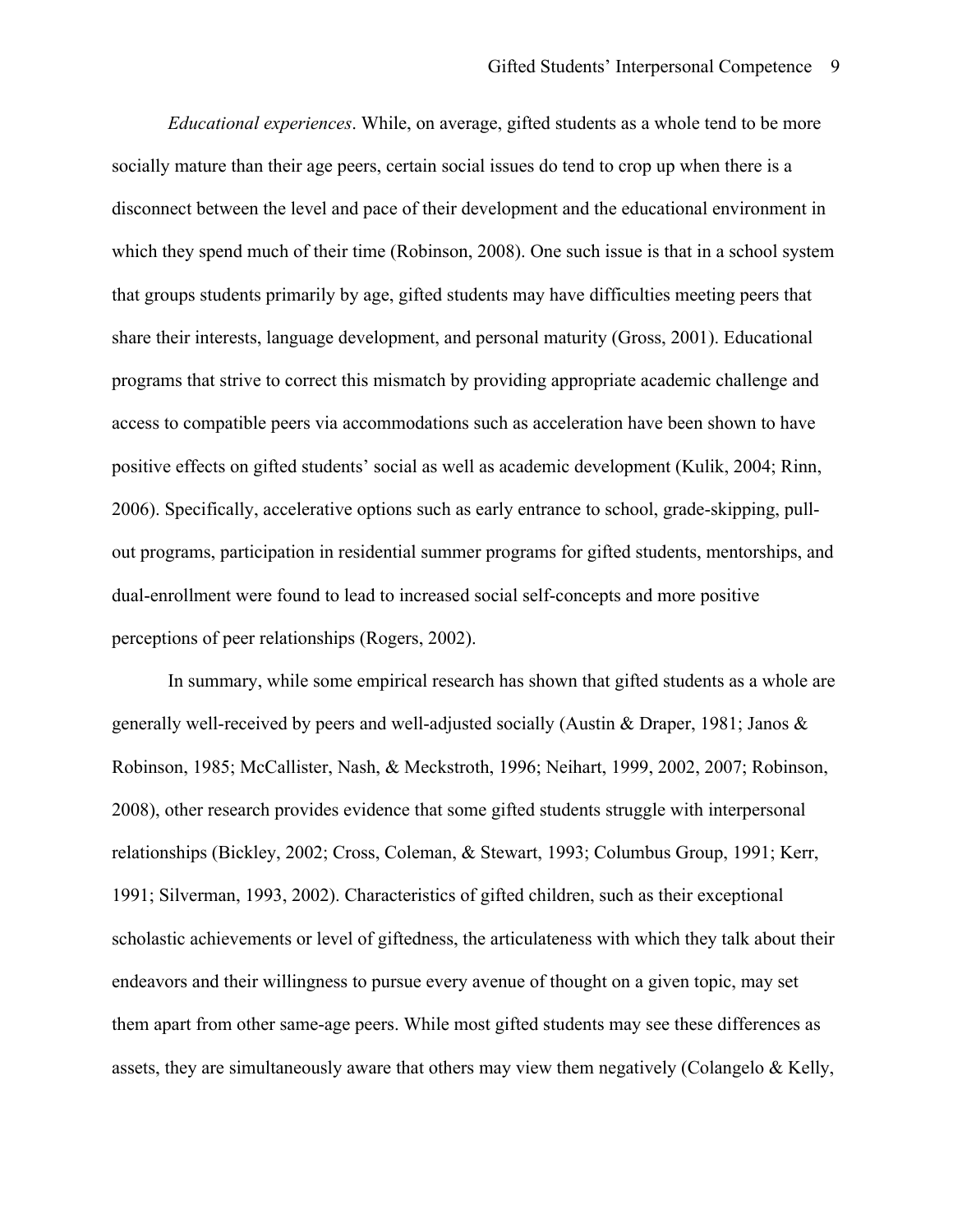1983; Kerr, Colangelo, & Gaeth, 1988; Rimm, 2002; Swiatek, 1995). Thus, it is not surprising of these reactions. More research is needed to understand gifted students' perceptions of their social and interpersonal relationships and peer acceptance and how these affect their social that gifted students often report difficulties creating and maintaining friendship with same-age peers. The potential consequences of these perceived difficulties is significant for individual students; gifted students may withdraw, choosing to work and play independently; seek out older companions whose age corresponds more closely to their mental age; attempt to mask their giftedness in order to conform to the expectations of their peer group; or act in some combination interactions.

### About This Study

 The present study was designed to examine, with an eye to the role played by variables students perceive their interpersonal competence, particularly their abilities to interact with other predict social competence using variables suggested to impact social competence in previous gifted programs. Specific research questions inquired for this study were as follows: such as gender, grade, level of giftedness, and educational experiences, how academically gifted people, including same-age peers, social adjustment, social coping skills and peer relationships. This study also sought to understand the factors related to social competence and specially to research. Additionally, we compared students who were more versus less socially capable and students who perceived their peer relationships positively versus negatively on variables such as gender, age, experience with academic acceleration, and participation in and outside of school

(1) How do academically gifted students perceive the quality of their relationships with others, particularly peers?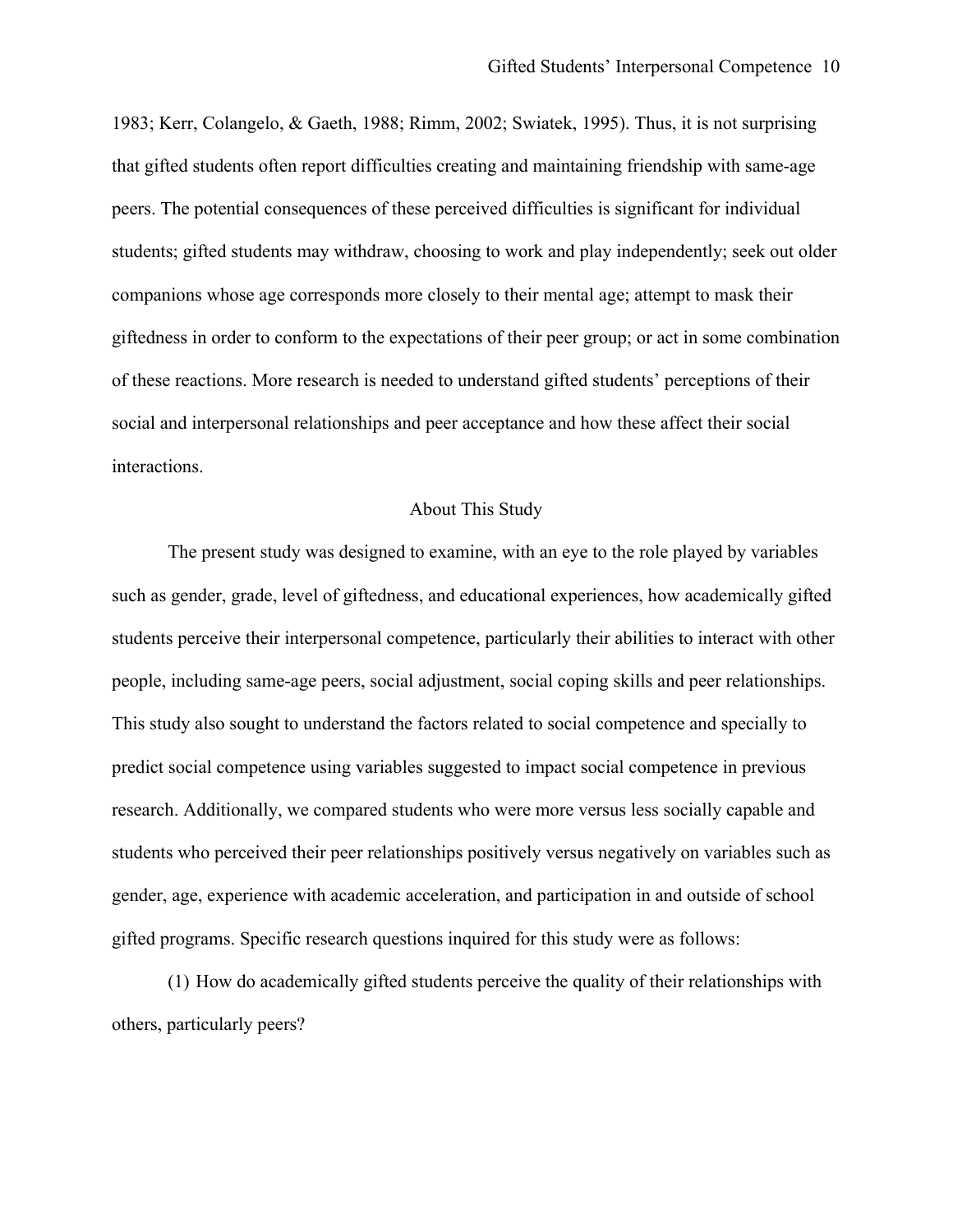(2) How do gifted students rate their social competence, including initiating relationships, providing emotional support, disclosing themselves or their feelings to other people, managing conflicts with others and popularity with peers, etc.? How do their perceptions compare to those of mixed ability, heterogeneous groups of students?

ability and peer relationships? (3) Which variables (e.g., gender, grade, participation in gifted programs, scores on SAT, ACT, EXPLORE, etc.) predict aspects of students' social competence, including interpersonal

 students in terms of their participation in gifted programs, experiences with academic (4) What are the differences between socially capable students and less socially capable acceleration, and demographic characteristics?

#### Method

### *Participants*

tests (EXLORE, SAT or ACT) as  $6<sup>th</sup>$ ,  $7<sup>th</sup>$  or  $8<sup>th</sup>$  graders through NUMATS. To participate in A total of 1,526 students who had previously participated in the Northwestern University Midwest Academic Talent Search (NUMATS) and/or the Center for Talent Development (CTD) summer programs from 2005 to 2008 were the subjects of this study. The students took off-level NUMATS, students must score in the top 90 to 99<sup>th</sup> percentile on a nationally normed in-grade achievement test or a state achievement test, be nominated by teachers or parents, and/or have qualified for in-school gifted programs. Some of the students had also participated in one or more CTD educational programs (summer, weekend or distance learning). They qualified for the educational programs based on their scores on the off-level tests or via an admission portfolio. On the off-level tests, the cut-off scores for admission to the programs vary by grade level and course (see www.ctd.northwestern.edu for information). Students who do not have the required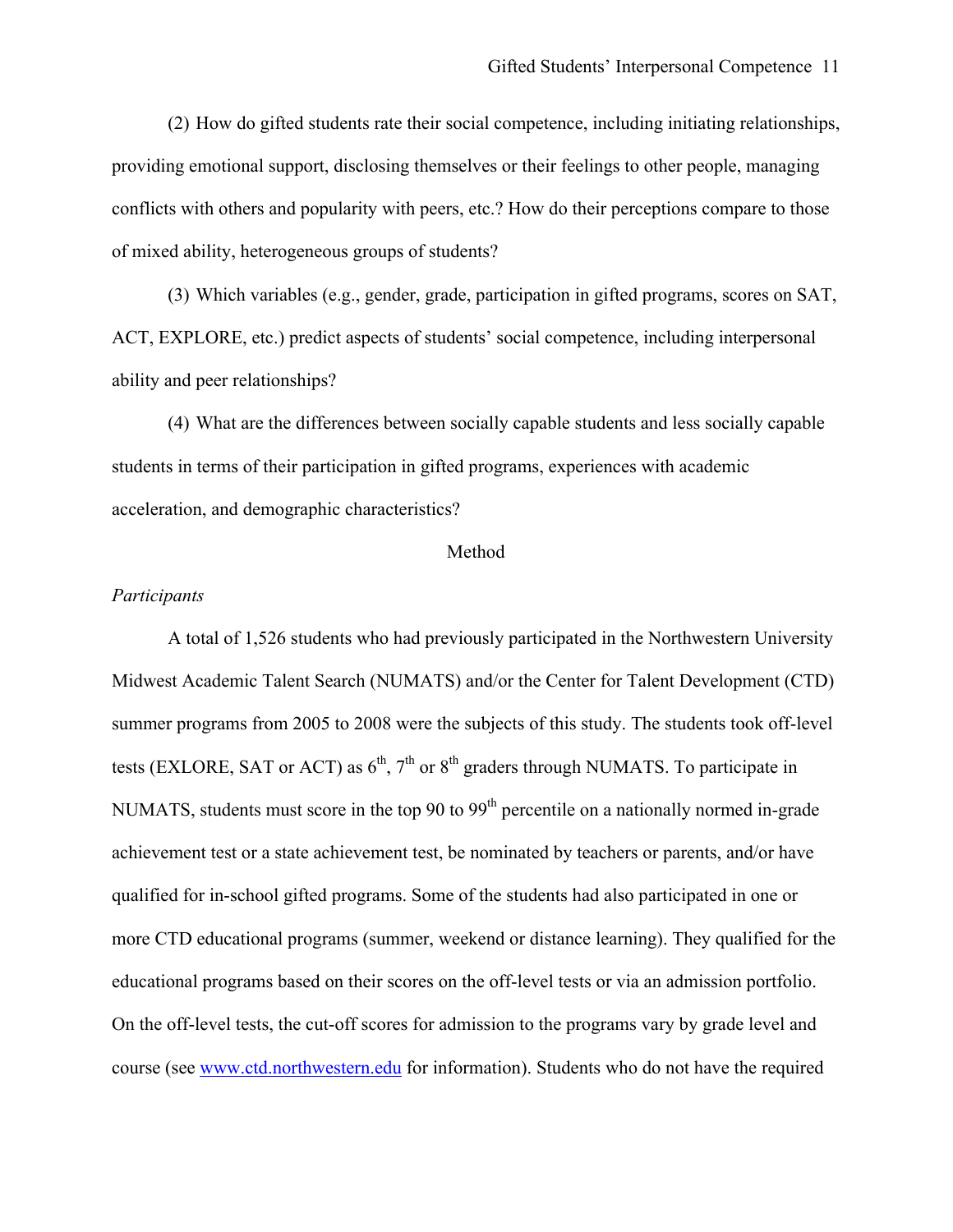test scores submit an admission portfolio consisting of teacher recommendations, any recent score on a nationally normed grade level achievement test, their most recent school report card or transcript and a graded writing assignment for verbal courses.

these percentages are comparable to those for NUMATS participants in general<sup>1</sup>. One quarter of had participated in outside-of-school gifted programs, such as summer, weekend, or online Among the students who participated in this study, 52.5% were males and 47.5% were females. About two-thirds (63.2%) of the students were in grades 6 to 8, one-third (30.3%) in grades 9 to 12 and 6.5% in grade 5. The majority of the students were Caucasian (85.5%) followed by 8.4% Asian, 2.4% African American, 1.7% Hispanic and 2.0% other ethnicities, and the students reported to have participated in gifted programs at school, while a larger proportion programs (42.9%). A variable regarding the level of participation in gifted programs was created by summing each grade (e.g., two years if two grades were chosen) in which the students had participated in a program. Of the students who had participated in in-school gifted programs, most had been in the programs for 3 to 5 years (43.2%), followed by for more than 5 years (33.7%) and for 1 to 2 years (23.2%). The majority of the students who had participated in outside-of-school gifted programs were in the programs for 1 to 2 years (60.0% summer programs, 59.8% weekend programs, 82.4% online programs, 55.6% other types), with distance learning programs being the predominant type. See Table 1 for more information.

[Insert Table 1 about here]

*Data Collection* 

 $\overline{a}$ 

 $1$  Over the past 10 years, gender and ethnic proportions of general talent search students at CTD more information). were 52.2% males and 47.8% females; 79.2% Caucasian, 8.3% Asian, 6.9% African American, 1.8% Hispanic and 3.8% multiracial or other ethnicities (see Olszewski-Kubilius & Lee, 2011 for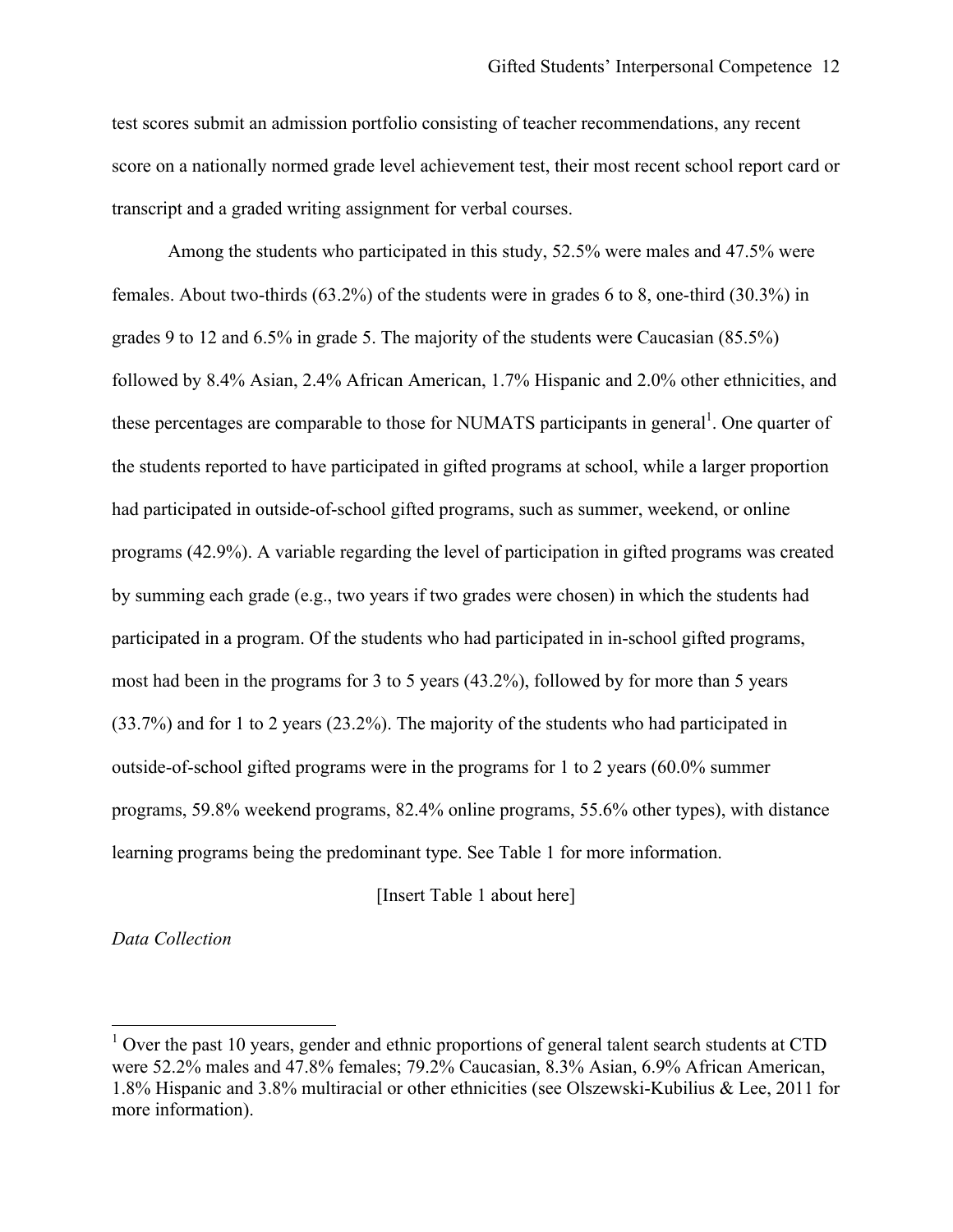(CTD) research department. The online survey consisted of six sections and included items from four different instruments (i.e., ICQ, SS, SCQ, SPPA), one survey about peer relationships comprehensive review of relevant literature. In fall 2008, an email invitation asking for participation in this study was sent to 33,800 students who had participated in the Northwestern University Midwest Academic Talent Search (NUMATS) and/or summer academic programs from 2005 to 2008. This student pool was based on the CTD database that stores students' email addresses. Upon parents' permission, students were allowed to respond to an online survey created by the Center for Talent Development developed by CTD and other gifted institutions, and a section about student demographics. Given that the current study was designed to examine students' social competence with foci on interpersonal competence and peer relationships, the instruments involved in this study were selected based on the content, reported validity, and/or reliability of the scales preceded by a

 five subscales that measure individuals' ability to initiate relationships, provide emotional comprises eight items, and all of these subscales were used in this study in consideration of the validity of the measure for interpersonal competence of adolescents (see Buhrmester, 2002). confirmed positive relationships among the subscales ( $p < .01$ ). See Table 3. Mean scores of the First, items of the *Interpersonal Competence Questionnaire-Revised (ICQ-R: Buhrmester et al.,* 1988) were included to assess students' interpersonal competence. The ICQ-R consists of support, assert influence, disclose feelings or opinions, and resolve conflicts. Each subscale Internal consistency estimates of reliability were computed using Cronbach's alphas. For our sample, values for alpha ranged from .81 to .90 on the subscales (see Table 2), and reported Cronbach's alpha coefficients involving the total items of the scale were .93 for preadolescents and .92 for adolescents (see Buhrmester, 1990 for details). Pearson correlation coefficients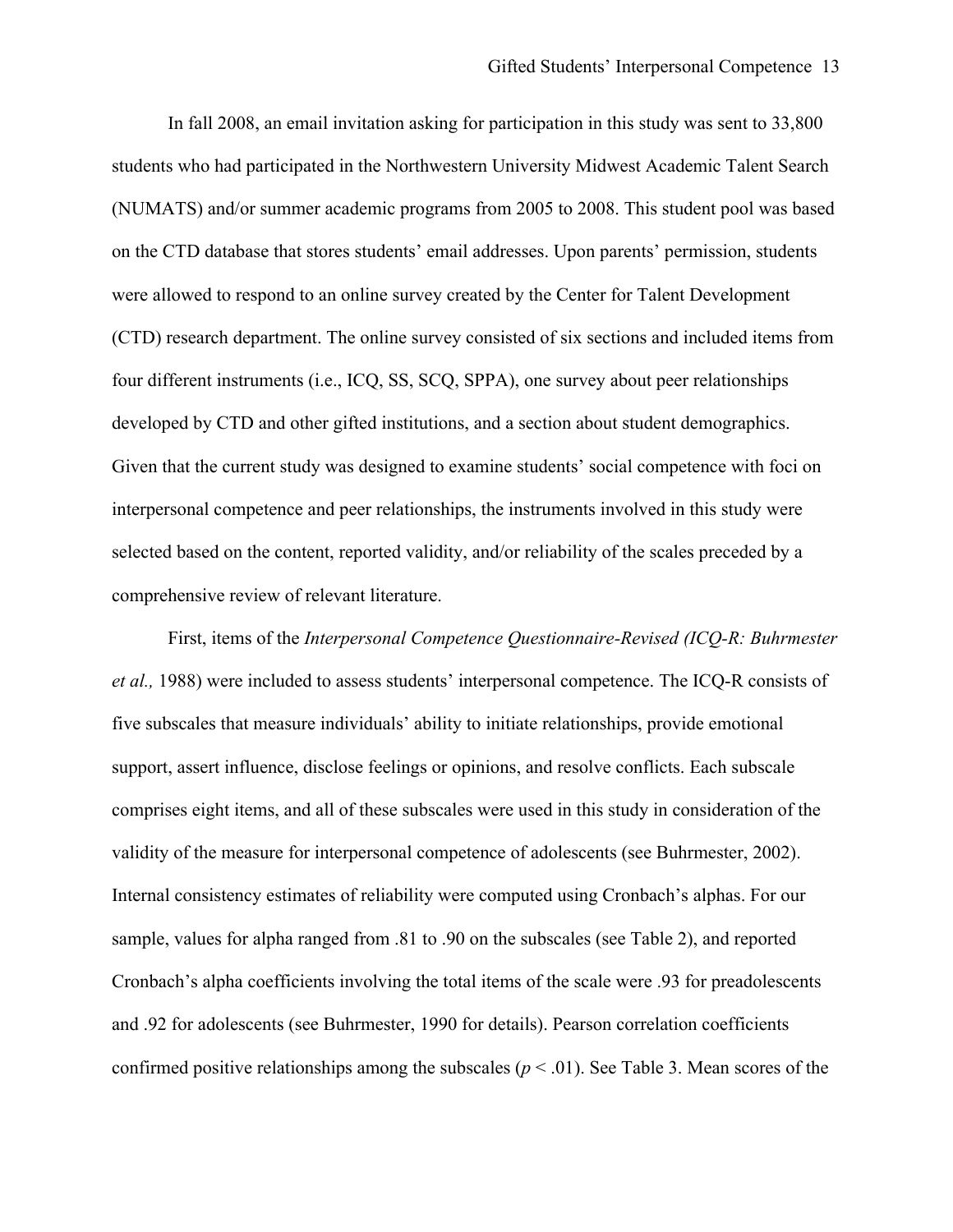subscales were computed using the eight items of each subscale. Higher scores represent a greater likelihood to display each of the variables on the subscales ( $1 =$  "poor at this" to  $5 =$ "extremely good at this").

 for this study. The SS is composed of four subscales: sociability (e.g., working well with other .84 for depression, comparable to those reported by Buhrmester (see Table 2). Similar to the depression for our sample  $[r(1035) = -.40, p < .01]$ . Scores for sociability and depression were Second, two subscales of the *Socioemotional Survey* (SS: Buhrmester, 1989) were used people, getting involved in social relationships), anxiety (e.g., feeling nervous, tense, anxious), hostility (e.g., getting angry, being stubborn, having a hot temper) and depression (e.g., feeling lonely, sad or blue), and each subscale consists of 10 items. In the online survey, two of these four subscales--sociability and depression--were included to measure students' social competence. Across the four subscales, Buhrmester (1990) reported alphas ranging from .72 to .82 for students aged 13 to 16. Our sample yielded a Cronbach's alpha of .89 for sociability and correlation coefficients computed for the Buhrmester sample (*r* = -.27 between sociability and anxiety/depression subscales), a negative relationship was found between sociability and computed by averaging students' responses across the 10 items of each subscale. Mean scores were based on a five-point response category from "never or not true" (1) to "quite often or very true"  $(5)$ .

 were used to assess students' self-concept associated with their interpersonal ability and peer behavioral conduct, close friendship and global self-worth. Each domain includes five items and Third, four subscales of the *Self Perception Profile for Adolescents* (*SPPA*: *Harter, 1988*) relationships. The SPPA contains nine domains of self-concept: scholastic competence, social acceptance, athletic competence, physical appearance, job competence, romantic appeal,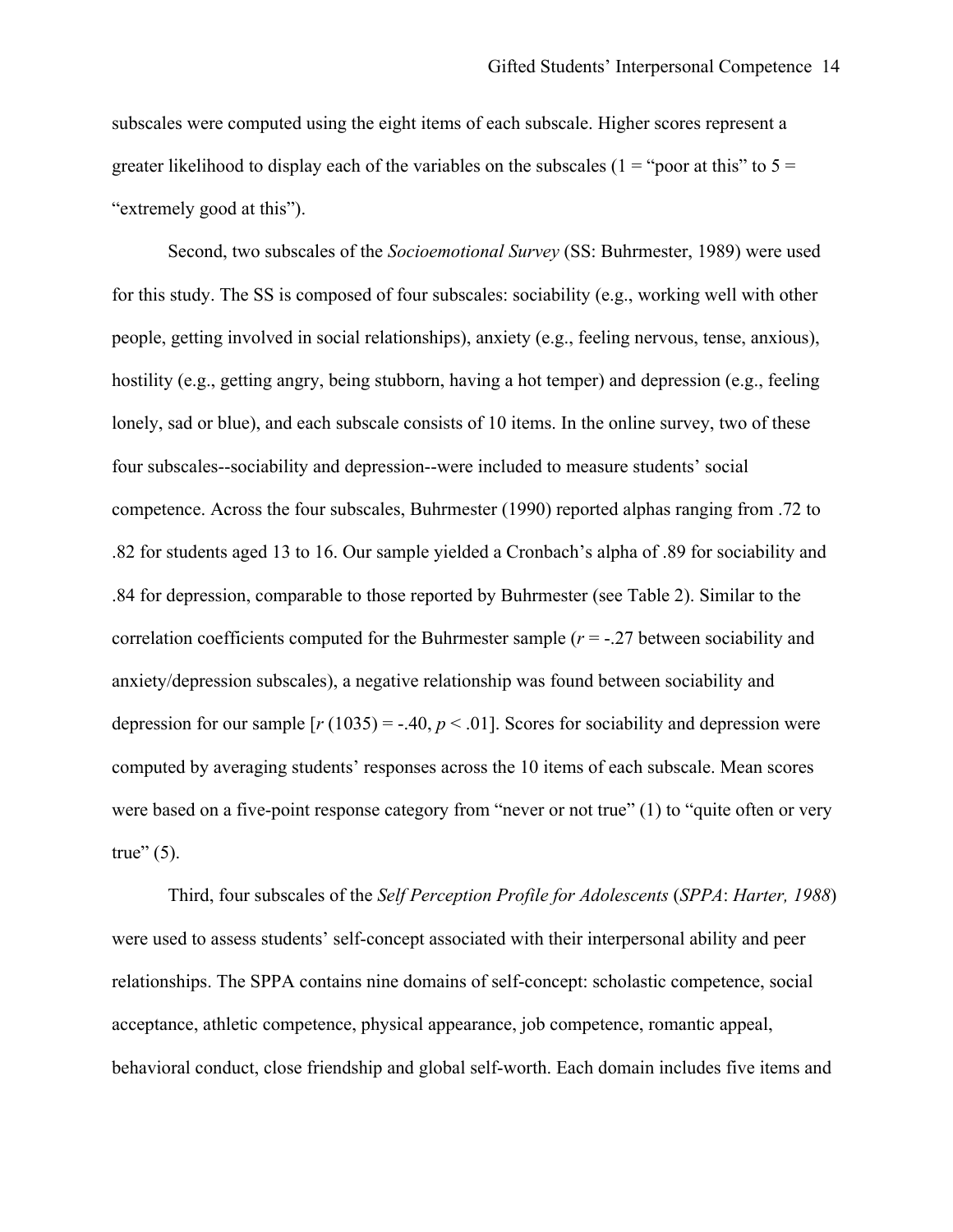higher than alphas from a grade equivalent norming sample ( $N = 109$ ,  $8<sup>th</sup>$  grade students), which negative direction. There were five items per subscale, and mean scores ranged from significant ( $p < .01$ ). is reported to define its distinct dimension of the self-concept (see Harter, 1988 for details). This study included four domains, two regarding social competence (i.e., social acceptance and close friendship) and two regarding academic competence (i.e., scholastic competence) and general self-concept (i.e., global self-worth). Values for alpha on scholastic competence, social acceptance, close friendship and global self-worth subscales ranged from .98 to .99, which was ranged from .79 to .81 (Harter, 1988). Thus, all of these coefficient alphas suggested that each of the subscale scores is reasonably reliable for our gifted sample (see Table 2). Mean scores for the four subscales were computed, preceded by reverse coding for items that were worded in a "competent" (4) to "incompetent" (1). Pearson correlation coefficients showed positive relationships among social acceptance, close friendship, scholastic competence and global selfworth self-concepts (see Table 3). All of the correlations among these subscales were statistically

 Fourth, six items on the peer acceptance subscale of the *Social Coping Questionnaire*  (*SCQ: Swiatek, 2001*), a scale reported to identify and measure gifted adolescents' social coping strategies (Swiatek, 2001; Swiatek & Dorr, 1998), were included. Items on peer acceptance ask about a belief that giftedness does not affect peer relationships, either positively or negatively. Three of the six items were reverse coded so that a higher score ( $7 =$  "strongly false" to  $1 =$ "strongly true") indicated a lower likelihood of feeling peer pressure related to the negative impact of being gifted. The items yielded a Cronbach's alpha of .61 for the subscale, which was low but comparable to previously reported values ( $\alpha$  = .63 and .71) for a sample of gifted high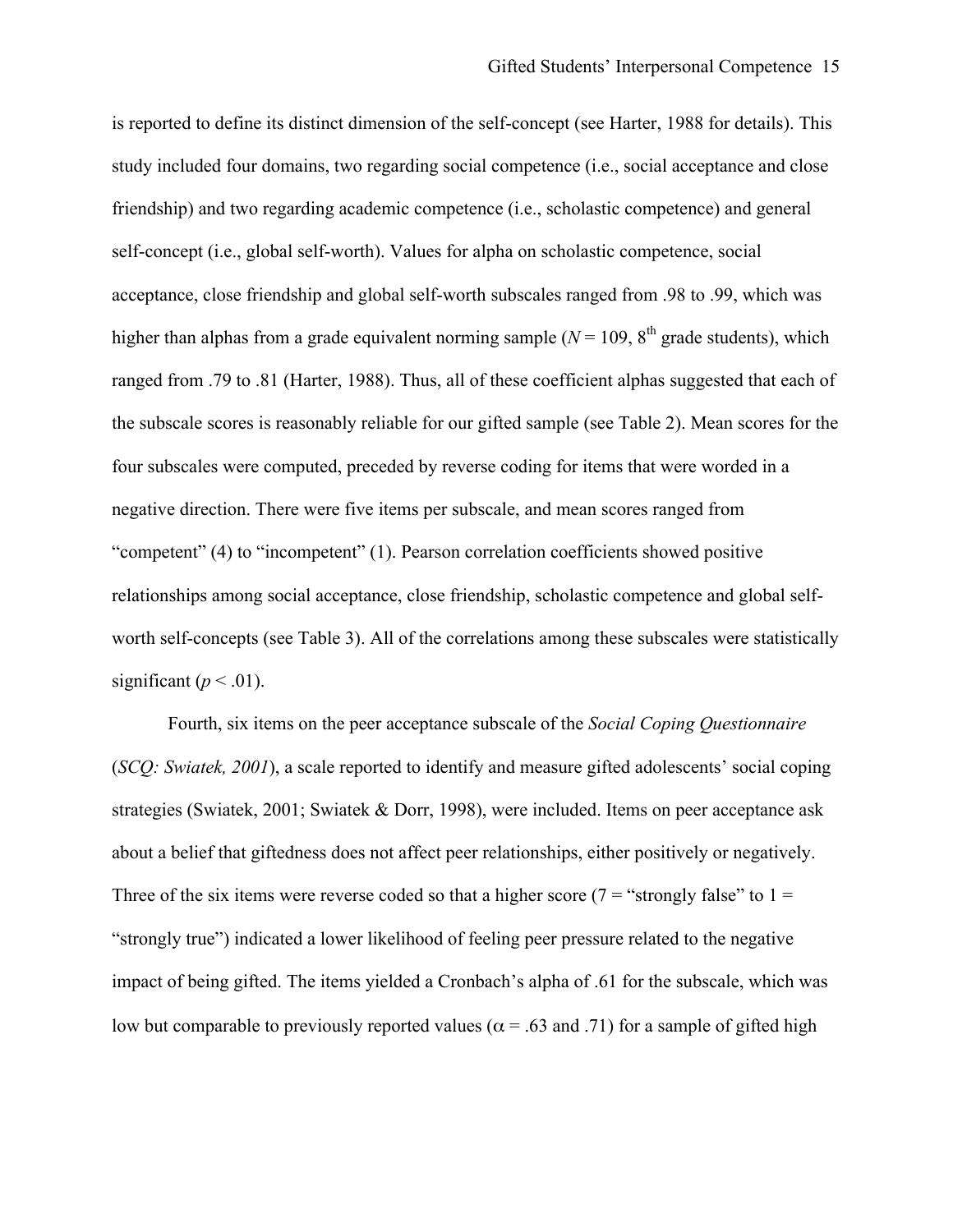school students (Swiatek, 2001; also see Swiatek & Dorr, 1998) and  $\alpha$  = .71 for a sample of gifted junior high school students (Swiatek,  $1995$ )<sup>2</sup>.

 Fifth, 12 additional items were used to assess friendships as part of the measures for peer relationships related to giftedness. The items were developed by CTD and several other gifted centers in the U.S. to examine how easily gifted children make and find friends at school. Examples of the items included students' number of friends at school, their satisfaction with overall friendships and perceived difficulty in making friends at school.

Lastly, items regarding student demographics, such as gender, ethnicity, parental education, and parental occupation, were included at the end of the survey. Items also asked about students' experiences with gifted programs in and outside of school and academic acceleration. Parents, not students, were asked to respond to these items and could opt to skip any questions they felt uncomfortable answering.

 For respondents, it takes approximately 20 to 25 minutes to complete the entire survey. Following three email reminders after the initial email invitation, a total of  $1,526<sup>3</sup>$  students and their parents responded to the survey from November to December 2008, which yielded a 5.0% response rate of valid cases. This final response rate was much lower than the typical response rate reported for online surveys $4$ .

[Insert Table 2 about here]

[Insert Table 3 about here]

 $\overline{a}$ 

<sup>&</sup>lt;sup>2</sup> Less stable and weaker reliability coefficients ( $\alpha \ge 0.27$ ) were also reported on the social acceptance subscale than other subscales of the SCQ for gifted adolescents (see Cross & Swiatek, 2009).

 sent back to the sender (CTD). 3 Due to changes in students' email addresses, 10% of the email invitations were

 median response rate (Hamilton, 2009). 4 For online surveys, generally, response rates have been reported to be as high as 20% to 30% (see http://www.zoomerang.com/Response-Rate/) with a 26.45%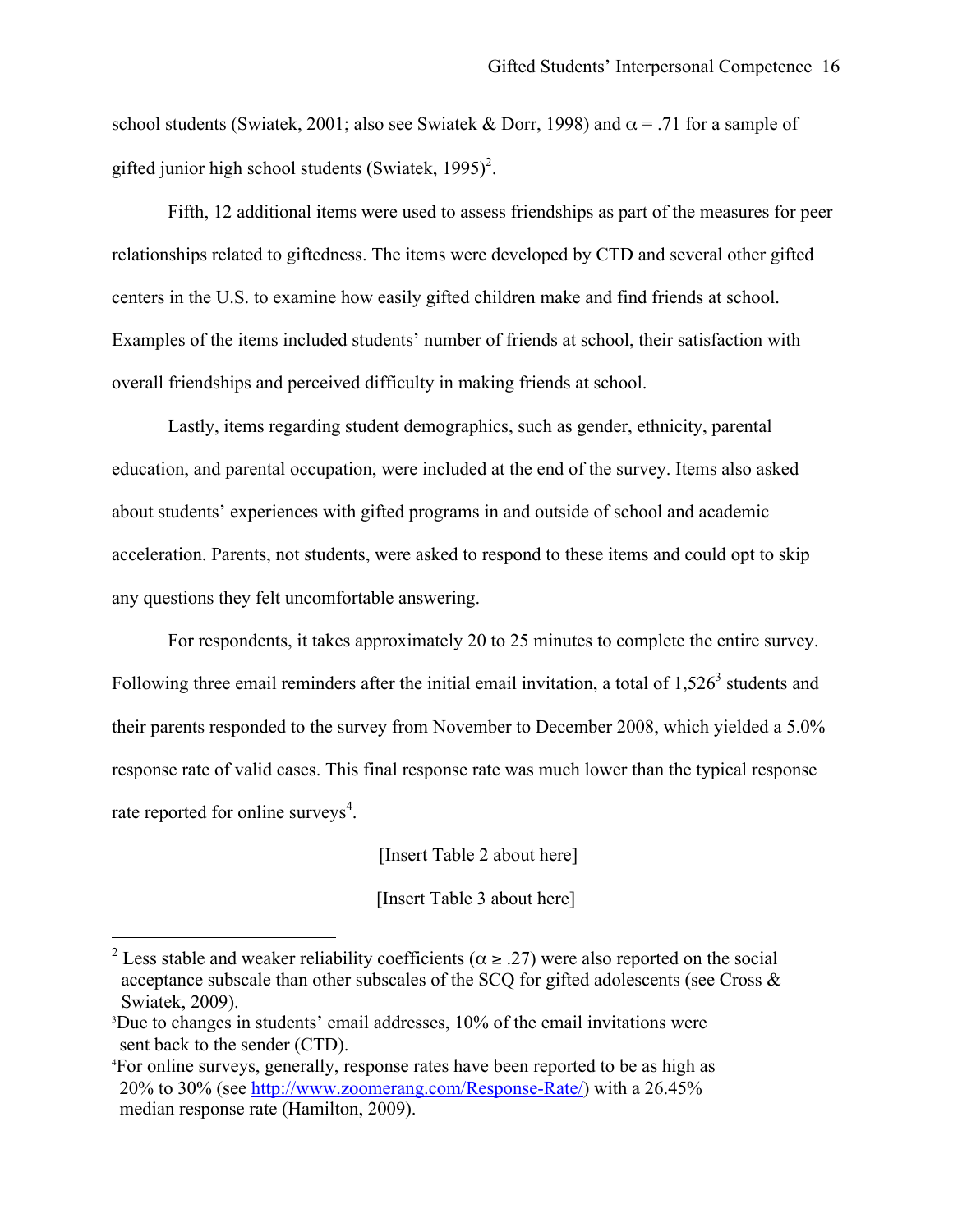### *Data Analysis*

 Given the stable reliabilities and high correlations among the items used for this study, two indices were created to measure students' social competence. One, the interpersonal ability 1988) to measure students' perceptions of their peer relationships. The combined items of the index, was computed by including all of the ICQ (Buhrmester et al., 1988) subscales and the sociability subscale of the SS (Buhrmester, 1989), to specifically assess students' perceived competence of their interpersonal ability. The other, the peer relationships index, was created by combining items on the social acceptance and close friendship subscales of the SPPA (Harter, entire ICQ subscales and the sociability subscale of the SS yielded an alpha of .95, and items involving both social acceptance and close friendship subscales of the SPPA yielded a Cronbach alpha of .99. Therefore, each of the combined scales for social competence yielded a high internal consistency reliability coefficient.

 with normative data or samples if reported in the administration manuals or literature. Multiple students' demographics (e.g., gender, grade) and their experiences with academic acceleration of social competence were conducted using multivariate analysis of variance (MANOVA). Descriptive statistics were computed for each scale included in this study and compared regression analyses were conducted to examine which sets of variables (i.e., students' demographics, educational experiences, and performances on off-level tests) predict students' social competence using the interpersonal ability and peer relationships indices. Comparisons by (e.g., gifted programs, whole grade acceleration, subject matter acceleration) on the two indices

 level tests (e.g., SAT, ACT, EXPLORE) and the amount of time they participated in in-or Students were also grouped by their level of social competence (i.e., highly capable versus less capable), and high versus low groups were compared for their performance on off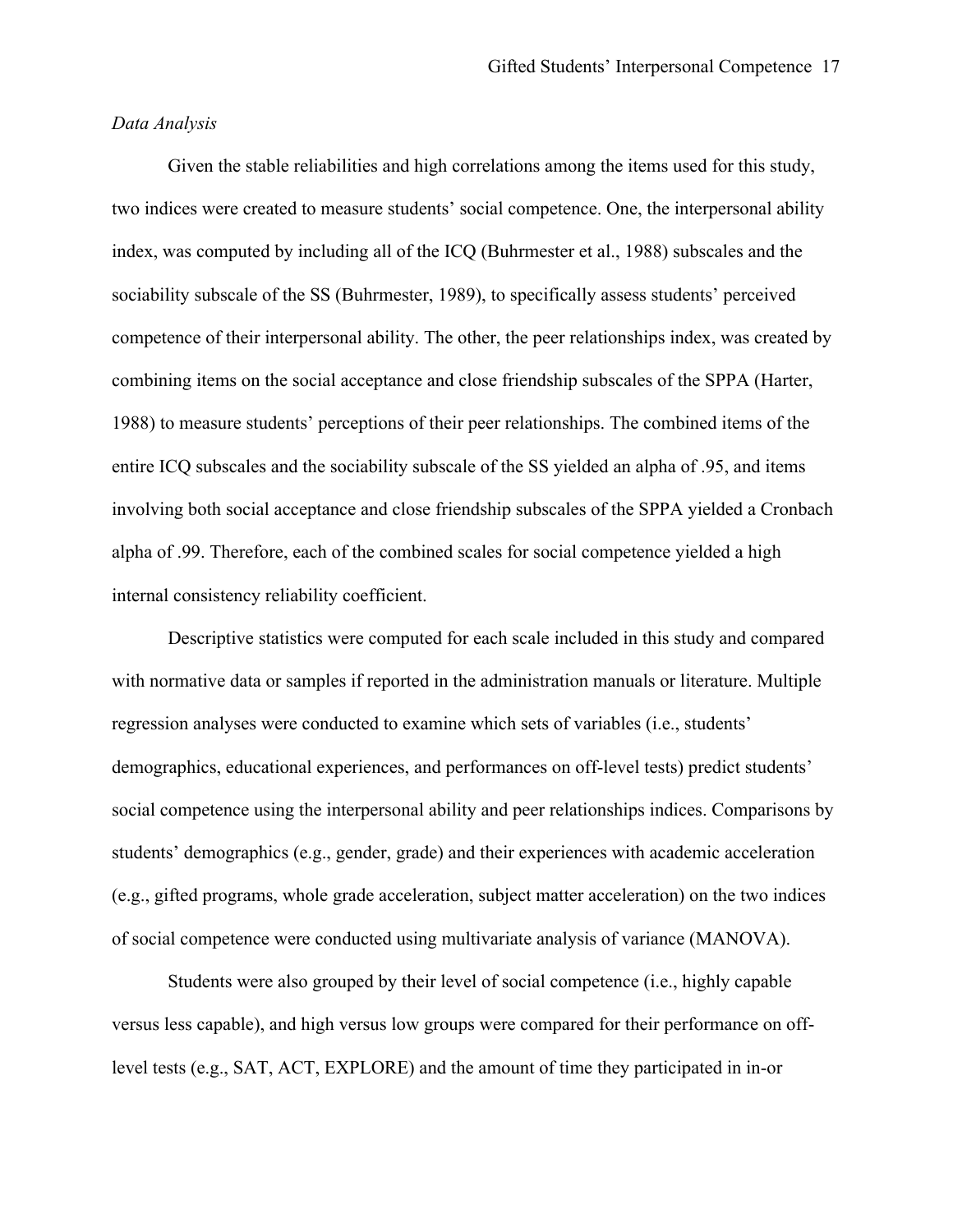outside-of-school gifted programs, using the MANOVA. In order to control the inflated Type I error, the Bonferroni method was used, thereby dividing .05 by the number of dependent variables or the number of comparisons.

### Results

# *Overall Social Competence*

 people when they are sad or unhappy; disclosing their emotions, feelings, thoughts or opinions; students in the norming sample (see Table 4). *Interpersonal competence.* Overall, students' perceptions of their interpersonal competence were above average. On the ICQ-R, means on the subscales ranged from 3.2 to 3.8 out of 5 indicating that students felt fairly comfortable and were able to deal with situations related to initiating relationships with other people by starting up conversations or making good first impressions with new people; asserting themselves or convincing others to agree with them, making decisions, voicing opinions or taking charge; providing emotional support to other and solving conflicts by resolving disagreements with other people, controlling their temper when having conflicts with others, etc. When the means of these students were compared to those of  $8<sup>th</sup>$  grade students ( $N = 185$ ) in a normative sample, the effect sizes for mean differences between groups were all small or negligible  $(d < .3)$ . This confirmed that the level of interpersonal competence of the students in this study was comparable to that of heterogeneous

*Sociability and depression*. Students' ratings of their sociability on the SS indicated positive self-perceptions. Students responded that they are generally good at interacting and having good relationships with other people including peers (*Mean* = 3.9). Over 75% of the students responded either "generally true" or "very true" on the items that other people have fun with them (84.5%) or like to be with them (82.4%) and that they are especially nice to other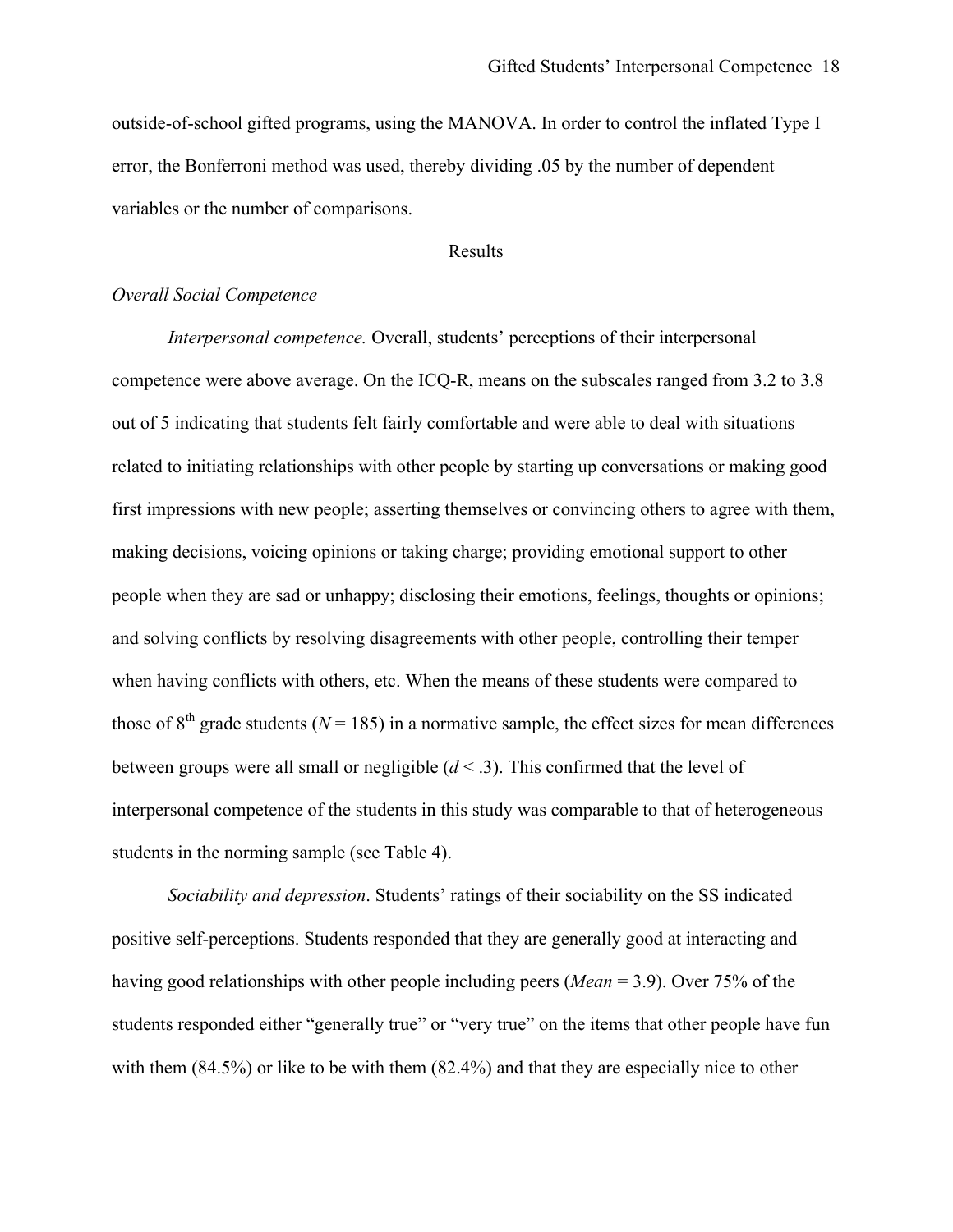people (76.4%) and say things that make other people laugh (75.9%). In contrast, they perceived their level of depression to be fairly low (*Mean* = 2.0). For example, a very small percentage of students responded that they "often" or "very often" feel worthless about life (2.8%), have no interest in things (3.9%), are hopeless about the future (5.3%), are sad or blue (5.7%).

*Peer relationships*. Overwhelmingly, students responded that they are happy with the number of friends they have (90.6%) and their relationships with their friends (94.0%). They reported that they have many friends at school (82.5%) and do not have difficulty finding friends at school (82.2%). Most of the students chose similar interests or activities (93.8%) as the most important factor to look for in a friend, while only 4.2% referred to age and grade. For these students, giftedness was not perceived as a negative factor in terms of making or finding friends. Overwhelmingly, they disagreed that being smart or good at school made it harder to make friends (88.2%) and that they hid their high academic ability at school because they are concerned that others will not like them because of it (77.7%).

*Social coping*. Students' responses to items regarding peer pressure on the SCQ showed that they generally did not perceive giftedness as a factor leading to negative peer pressure (*Mean* = 5.22 of 7 "strong false"). Specifically, approximately two-thirds of the students moderately or strongly denied that being gifted hurt their popularity (67%), that they would fit in better at school if they were not gifted (66.4%), or that they are liked more or less by other students because they are gifted (65.2%). The majority of the students also responded that they do not try to hide their giftedness from other students (61.9%).

*Self-concept.* Overall, students perceived themselves to be fairly competent socially and scholastically. The mean scores of students' perceptions of their social acceptance, close friendships, scholastic competence and general self-worth ranged from 3.2 to 3.5, which were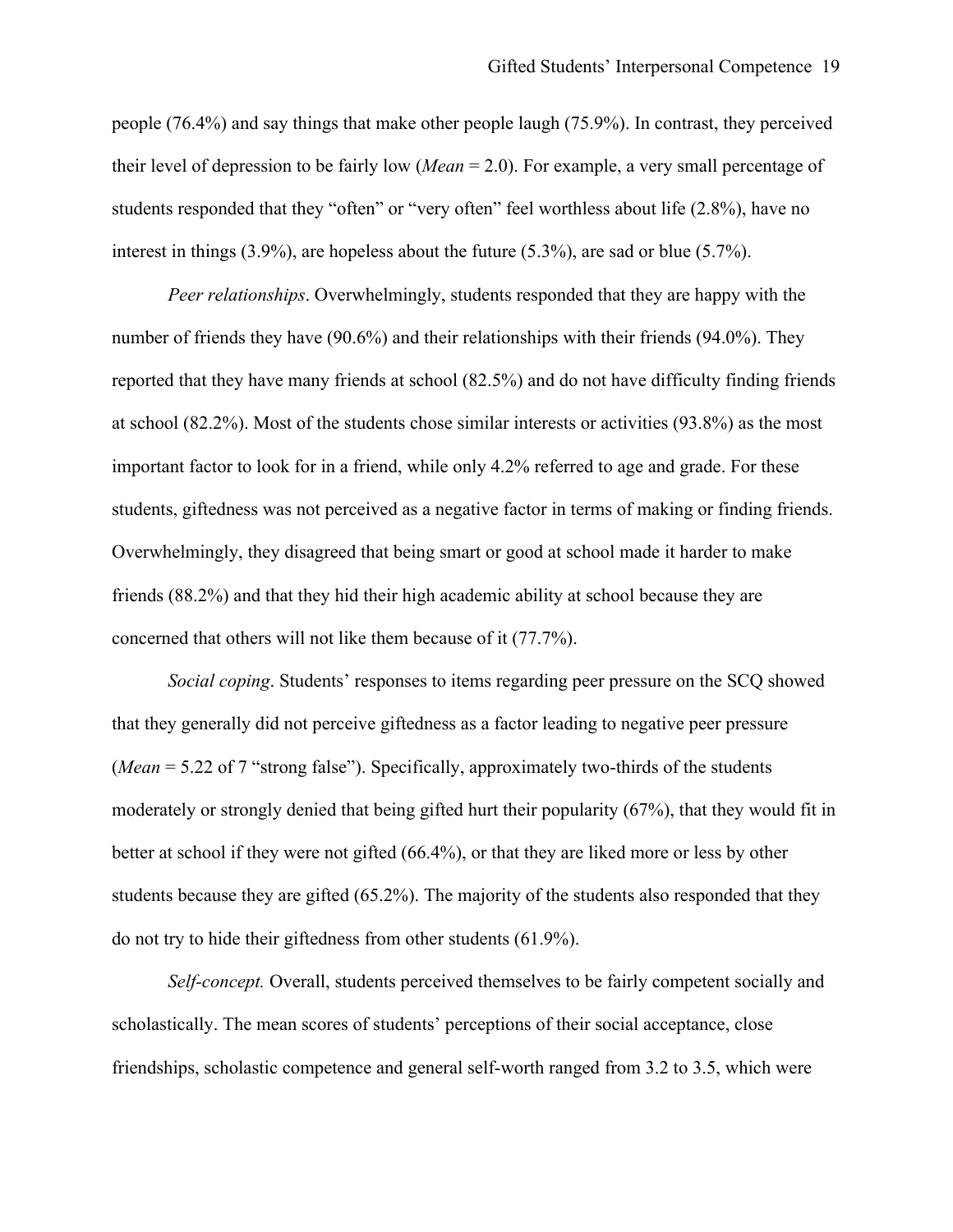close to the highest (score  $= 4$ ) score possible. A considerable proportion of students had the highest score for all five items of each subscale (*Mean* = 4); 26.0% for close friendship, 25.2% for global self-worth, 16.6% for scholastic competence and 15.3% for social acceptance. When compared to a heterogeneous group of students  $(N = 109)^5$  in the norming sample, mean differences between the two groups resulted in small effect sizes (*d* < .2) for the social acceptance and close friendship subscales. These results confirmed that our sample of gifted students and the heterogeneous students were not noticeably different in terms of their perceived self-competence in interacting with other people, their popularity and their ability to make friends and form close friendships. However, a large effect size (*d* = .91) was found in scholastic competence and a medium effect size  $(d = .60)$  was found in global self-worth, favoring the gifted students over heterogeneous students. Therefore, the students in this study had more positive self-concepts overall and higher academic self-concepts than the  $8<sup>th</sup>$  grade students in the comparison group.

The differences between students' subtest scores were generally small (.2 < *d* < .5) or negligible (*d* < .2). However, a medium effect size (*d* = .53) was found for the difference between students' scholastic competence and their social acceptance, favoring scholastic competence, and a small but close to a medium effect size  $(d = .41)$  was found for the difference between students' general self-worth and social acceptance, favoring general self-worth. These differences suggested that academically gifted students perceive a significantly higher level of scholastic competence than social acceptance, which contributes to an overall higher level of

 $\overline{a}$ 

<sup>&</sup>lt;sup>5</sup> This sample consisted of  $8<sup>th</sup>$  grade students who were mostly Caucasian (approximately 90%) and came from lower middle to upper middle class families in the state of Colorado (see Harter, 1988 for more information).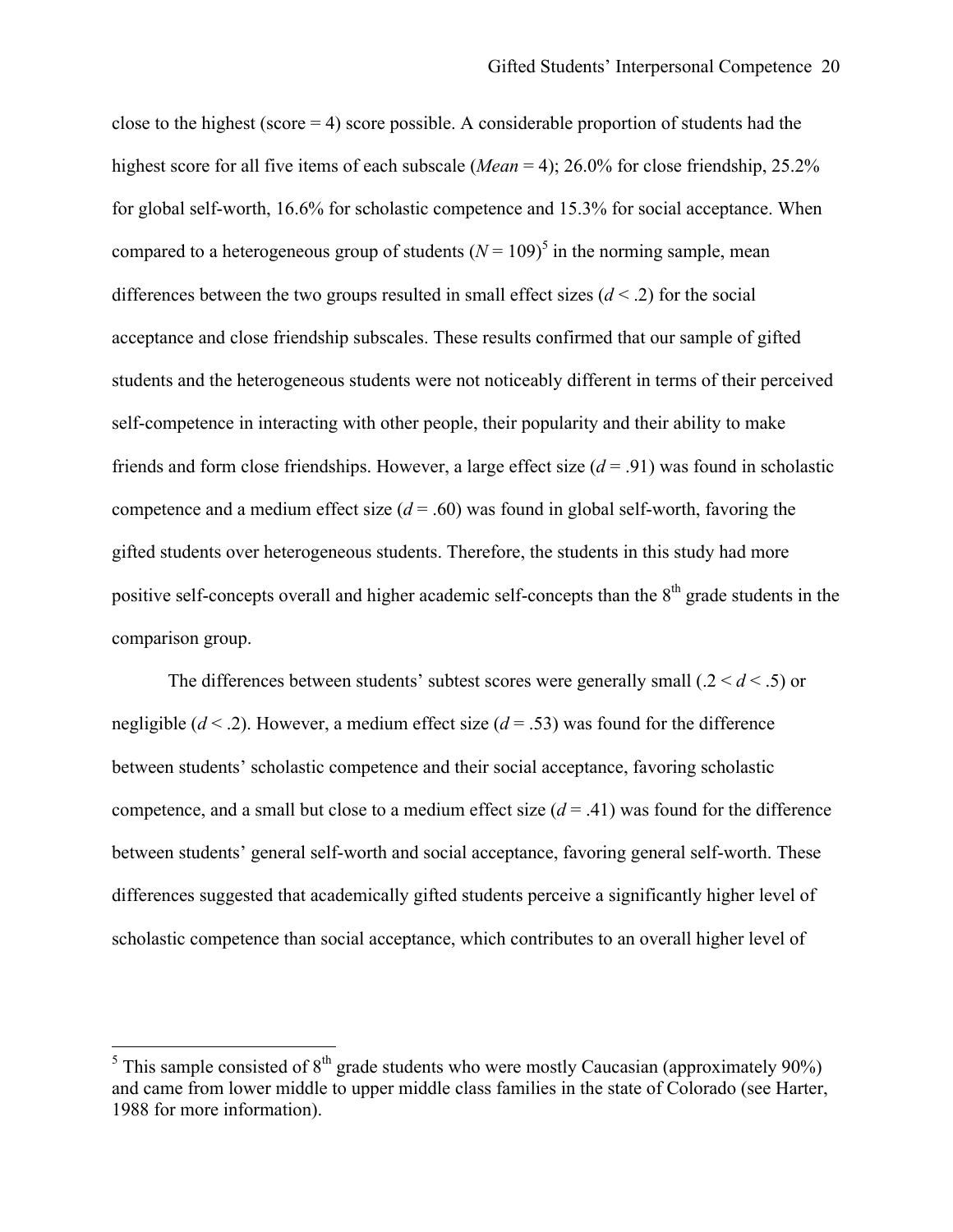global self-worth, yet even their relatively lower levels of social acceptance are comparable to those of heterogeneous groups of students.

#### [Insert Table 4 about here]

# *Predicting Social Competence*

A multiple regression analysis was conducted to examine variables predicting students' social competence. Students' demographics, such as gender and grade level; educational experiences consisting of the level of participation in in-school and/or outside-of-school gifted programs (i.e., the number of times/years of participation), whether having whole grade and/or subject area acceleration in school; and performances on the reading and math subtests of the SAT, ACT and EXPLORE were included as independent predictor variables of students' social competence. Two indices--the interpersonal ability index and the peer relationships index--were the dependent variables comprising social competence.

#### *Interpersonal Ability*

Three single sets of multiple regressions were conducted to predict students' interpersonal ability. First, students' gender and grade were entered as predictors of the interpersonal ability index. The regression equation with these two variables was significant,  $R^2$  $= .03$ , adjusted  $R^2 = .03$ ,  $F(2, 602) = 8.62$ ,  $p < .001$ , demonstrating that the linear combination of students' demographic measures (i.e., gender and grade) was significantly related to their interpersonal ability. The sample multiple correlation coefficient was .17 and thus about 3% of the variance of the interpersonal ability index was likely to be accounted for by the linear combination of students' gender and grade level. Both of the regression coefficients (B) were negative, indicating that the gender and grade predictors were negatively related to the interpersonal ability index. The partial correlations between these two predictors and the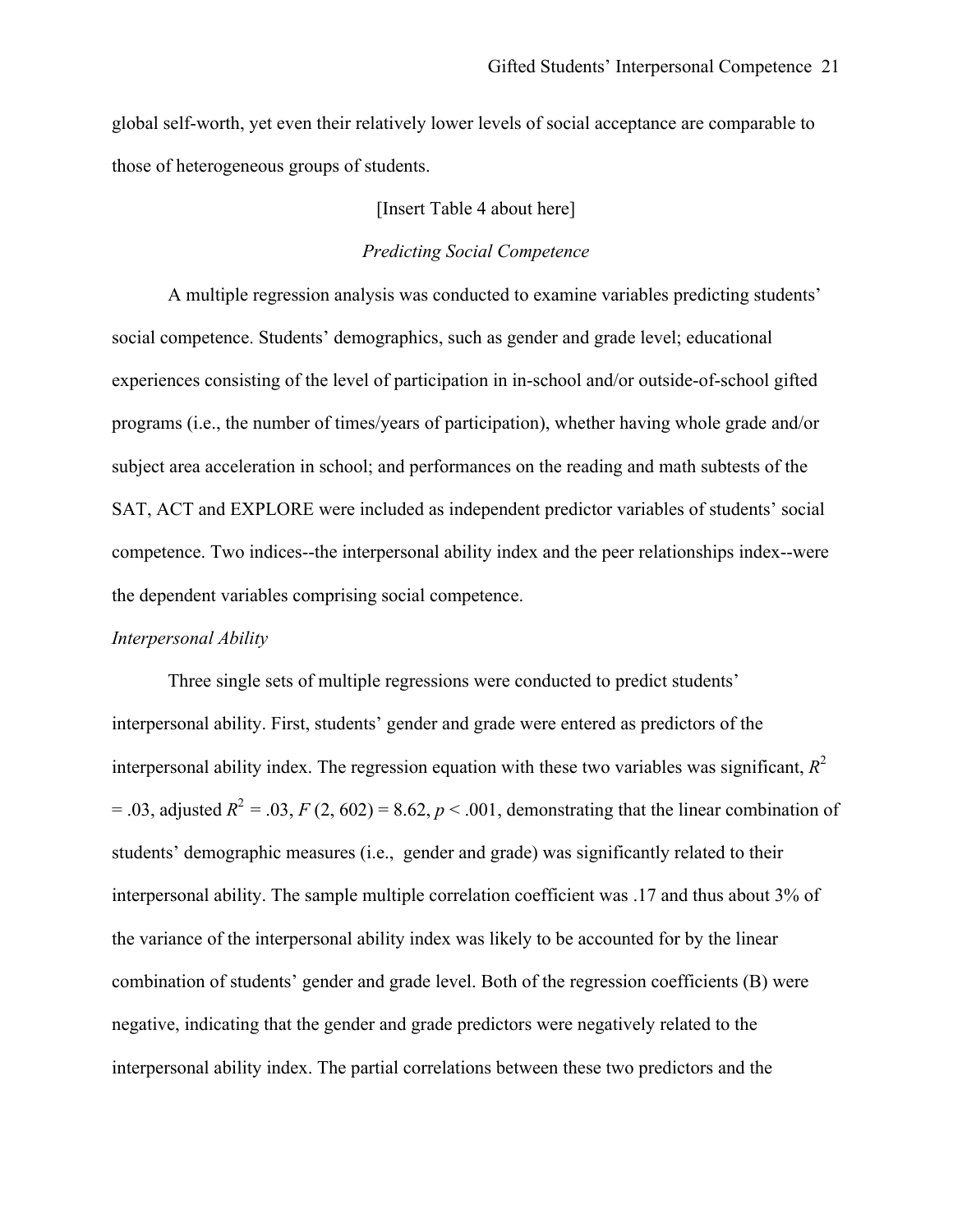dependent variable were also negative with a statistically significant relationship only between gender and interpersonal ability ( $r = -16$ ,  $p < 0.05$ ). The t-test for gender reached statistical significance,  $t (602) = -3.94$ ,  $p < .001$ , confirming that the obtained regression coefficient for the gender variable, but not the grade variable, differed from zero. Therefore, it appeared that gender was a contributing predictor of interpersonal ability, accounting for 2.6% of 3% of the variance of the interpersonal ability index, with higher interpersonal ability for females than males.

The second set of predictors were students' educational experiences, such as having whole grade acceleration or subject area acceleration, and years of participation in in-school and/or outside-of-school gifted programs. The regression equation was not significant,  $R^2 = .04$ , adjusted  $R^2 = .03$ ,  $F(3, 171) = 2.57$ ,  $p = .06$ , that the linear combination of the educational experience variable was not significantly related to the interpersonal ability index.

Third, students' performances on the reading and math subtests of the SAT, ACT and EXPLORE tests were included as the predicting variables. For our sample of gifted students, the regression equation yielded no significant relationship between these off-level test scores and the interpersonal ability index,  $R^2 = .10$ , adjusted  $R^2 = .03$ ,  $F (6, 75) = 1.41$ ,  $p = .22$ .

# *Peer Relationships*

Multiple regression analyses were conducted to examine significant predictors of students' peer relationships. The first regression equation involving students' gender and grade as predictors of peer relationships showed that the combination of these two independent variables were significantly related to the peer relationships index,  $R^2 = .04$ , adjusted  $R^2 = .04$ , *F*  $(2, 695) = 13.88$ ,  $p < .001$  and that both gender and grade variables accounted for about 4% of the variance of the peer relationships index. The regression coefficient (B) was negative for the gender variable, and partial correlations between gender and peer relationships, but not between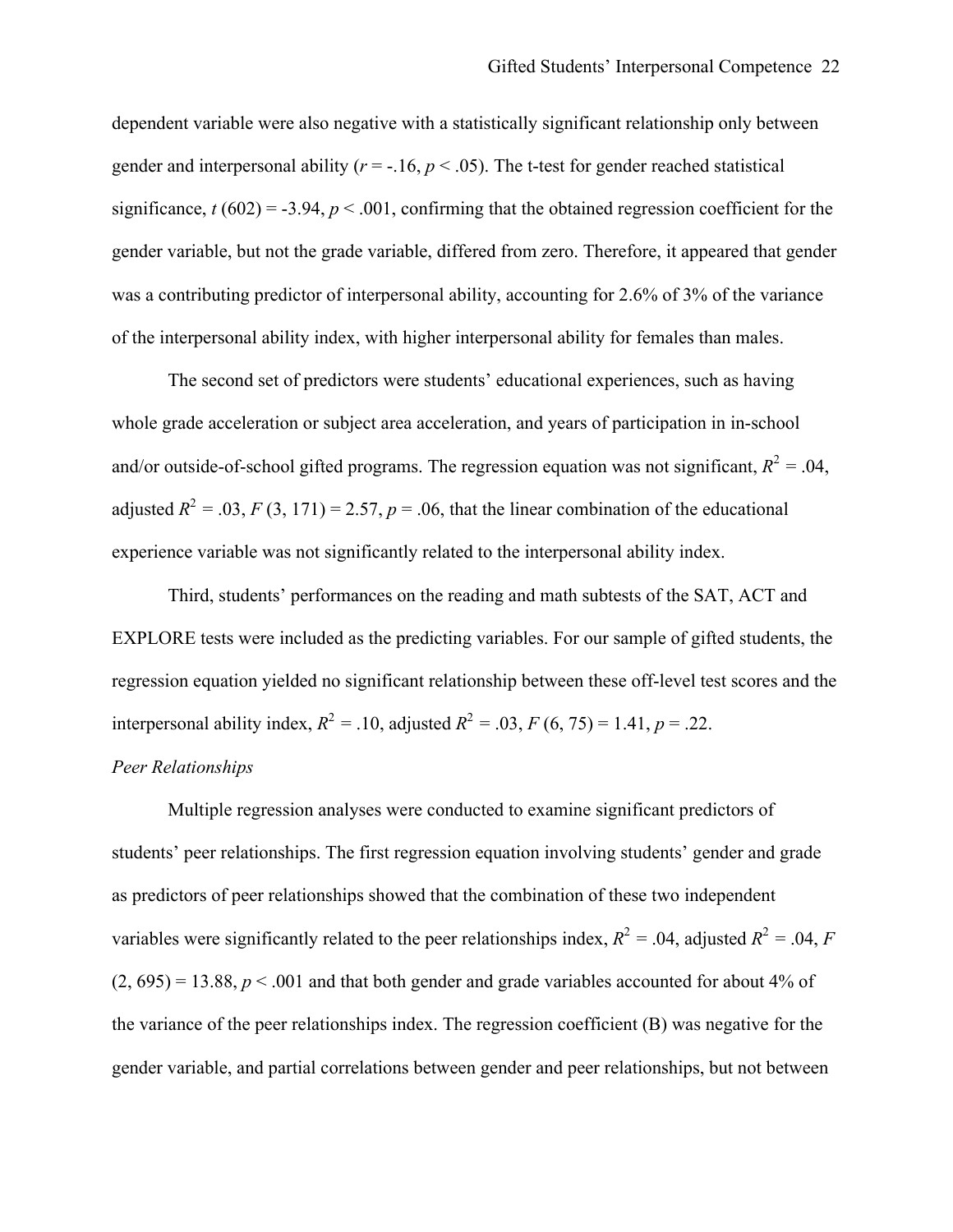grade level was no more than we would expect by chance  $(p > .05)$ . grade and peer relationships, were statistically significant ( $p < .05$ ) and negative ( $r = .2$ ). Thus, gender alone accounted for most (4%) of the variance of the peer relationships index and that female students tended to perceive their peer relationships more positively than male students. Results of the t-tests confirmed that the regression coefficient for the gender predictor differed from zero,  $t (695) = -5.27$ ,  $p < .001$ , and thus, gender contributed the most to the prediction of peer relationships ( $p < .05$ ) for our sample of gifted students, while the contribution of students'

regression coefficients did not differ from zero  $(p > .05)$ . Thus, it appeared that students with Second, the linear combination of students' educational experiences was significantly related to their peer relationships,  $R^2 = .07$ , adjusted  $R^2 = .05$ ,  $F(3, 172) = 4.16$ ,  $p = .01$ , indicating that about 7% of the variance of students' peer relationships was accounted for by their experiences with whole grade acceleration, subject area acceleration, and/or years of participation in gifted programs in and outside of school. Of these three predicting variables, the bivariate correlations between whole grade acceleration and peer relationships (*r* = -.20), and between subject area acceleration and peer relationships  $(r = -0.23)$  were negative and statistically significant  $(p < .05)$ . Yet, none of the partial correlations between these measures and the peer relationships index was significant  $(p > .05)$  and t-tests results confirmed that all the obtained experiences with whole grade acceleration or subject matter acceleration tended to perceive their peer relationships more negatively than students without such accelerated experiences though these did not significantly contribute to the prediction of students' peer relationships.

Third, students' scores on the reading and math subtests of the SAT, ACT and EXPLORE tests did not yield a statistically significant regression equation,  $R^2 = .11$ , adjusted  $R^2$  $= .05, F(6, 91) = 1.78, p = .11$ . Thus, for our sample of gifted students, the overall relationship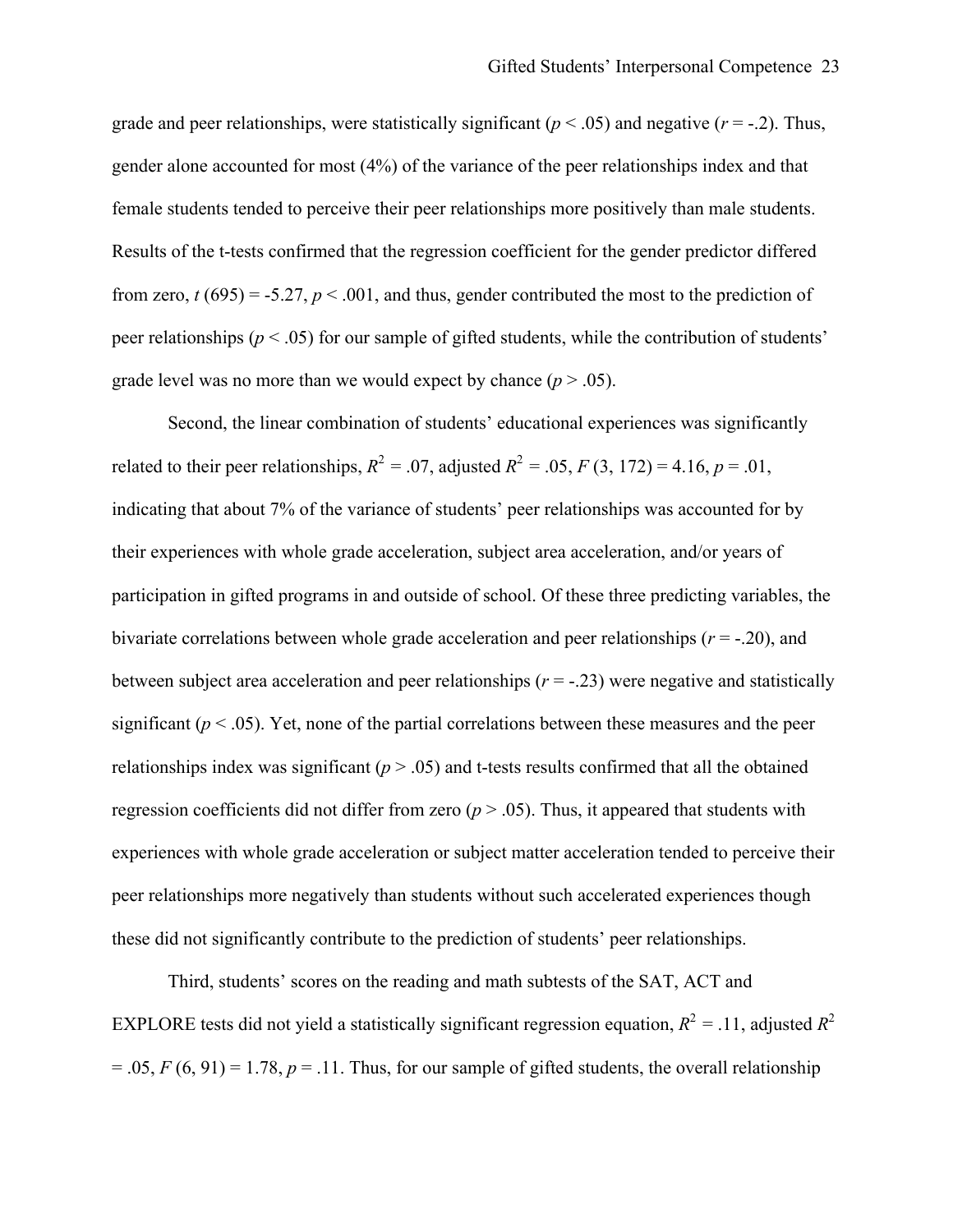between test scores and the peer relationship index was not statistically significant, and students' performances on off-level tests had little predictive power for their peer relationships.

# *Comparisons by Student Demographics and Educational Experiences*

#### *Demographics*

*Gender.* Results of the multivariate tests showed that Wilk's Lambda of .95 was significant,  $F(4, 1810) = 11.01$ ,  $p = .000$ , but the eta<sup>2</sup> of .02 indicated that only a small portion (2%) of multivariate variance of the dependent variables (interpersonal ability and peer relationships) was related to gender. The univariate ANOVAs were statistically significant for the interpersonal ability index,  $F(2, 906) = 10.22$ ,  $p = .000$  and the peer relationships index,  $F($  $(2, 906) = 14.59$ ,  $p = .000$  with higher means for females than males. However, effect sizes for the mean differences were small for both indices  $(d = .30$  for interpersonal ability and peer relationships, respectively).

*Grade.* Male and female students were not different by grade in their perceptions of their interpersonal ability and peer relationships; Wilks' Lambda of .99 was not statistically significant at the level of .025. Tests of between-subjects effects confirmed no statistically significant differences in students' scores on the interpersonal ability and peer relationships indices by grade level ( $p > .025$ ).

#### *Educational Experiences*

Students' participation in gifted programs, either in or outside of school, and experience with whole grade acceleration in school were not associated with differences in their social competence. Results of the multivariate tests were not statistically significant for the number of years that students participated in within school or outside-of-school gifted programs or for their experience with whole grade acceleration at school; Wilks' Lambdas for each were above the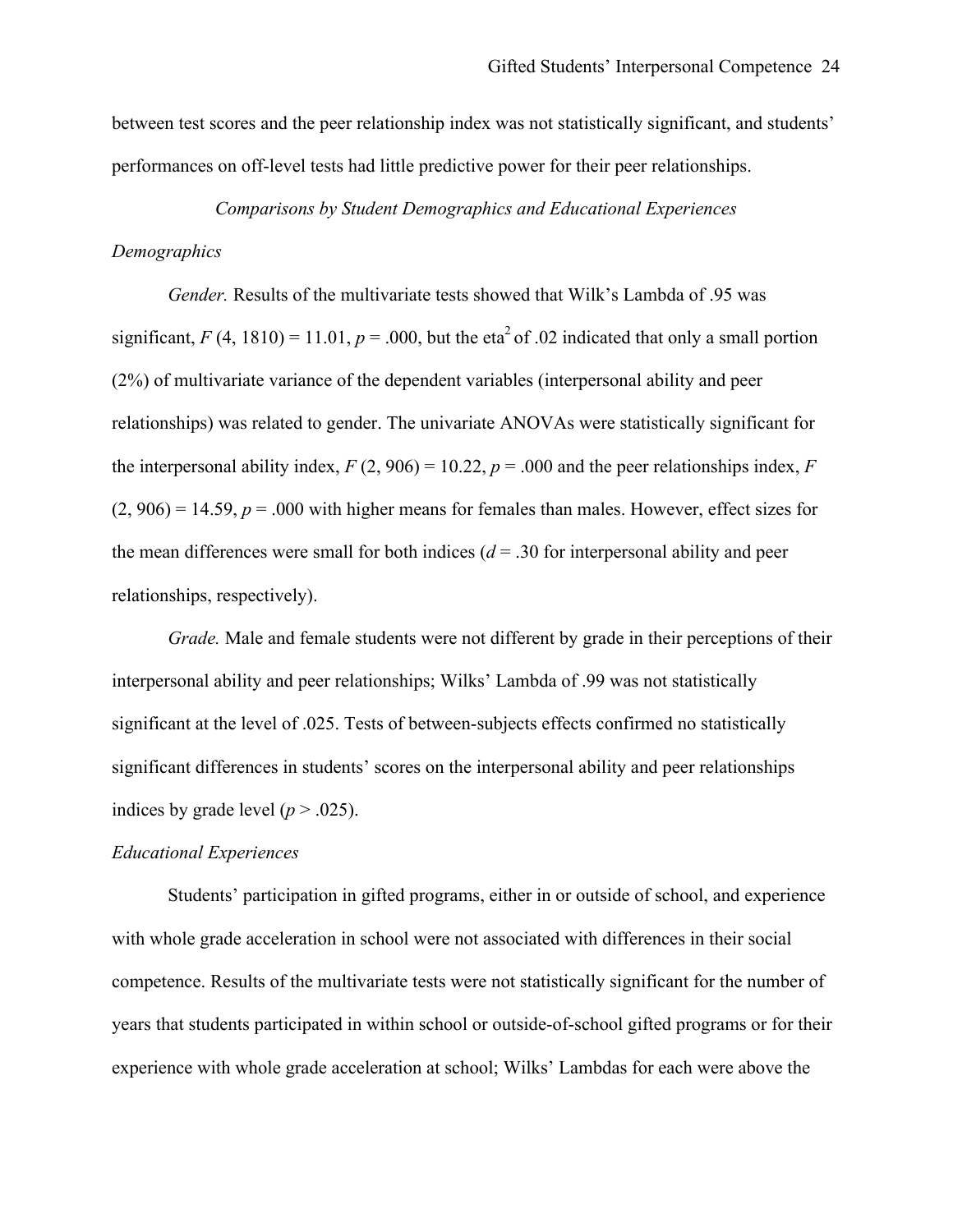differences for the interpersonal ability scores and the peer relationships scores ( $p > .025$ ). significant level of .025. The univariate ANOVAs confirmed that there were no significant

Multivariate tests did not yield a significant difference in social competence as a function of being grade accelerated in school  $(p > .025)$ . However, the univariate ANOVA showed a significant difference for the interpersonal ability score,  $F(1, 586) = 5.32$ ,  $p = .02$ , indicating that students who had been grade accelerated had higher means than students who had not been accelerated.

#### *Comparisons Between Higher Versus Lower Social Competence Groups*

High and low social competence groups were identified using the interpersonal ability index and the peer relationships index. Students who ranked in the top 25 percentile were identified as the members of the high group for each index, while students who ranked in the lowest 25 percentile were identified as the low group for each index. As a result, a total of 234 and 308 students were grouped into the high interpersonal ability group and the high peer relationships group, respectively, and a total of 234 and 274 students were selected for the low interpersonal ability group and the low peer relationships group, respectively. For students in the high group, their scores were about one standard deviation (.74 for interpersonal ability and 1.0 for peer relationships) above the mean of the total sample, while students in the low group had scores that were 1.4 (for peer relationships) and 1.6 (for interpersonal ability) standard deviations below the means of the total sample in this study.

### [Insert Table 5 about here]

 descriptive statistics). On the SAT, multivariate tests yielded a significant difference between the Students' scores on the reading and math subtests of the off level tests (e.g., SAT, ACT, EXPLORE) were compared between the high and low social competence groups (see Table 4 for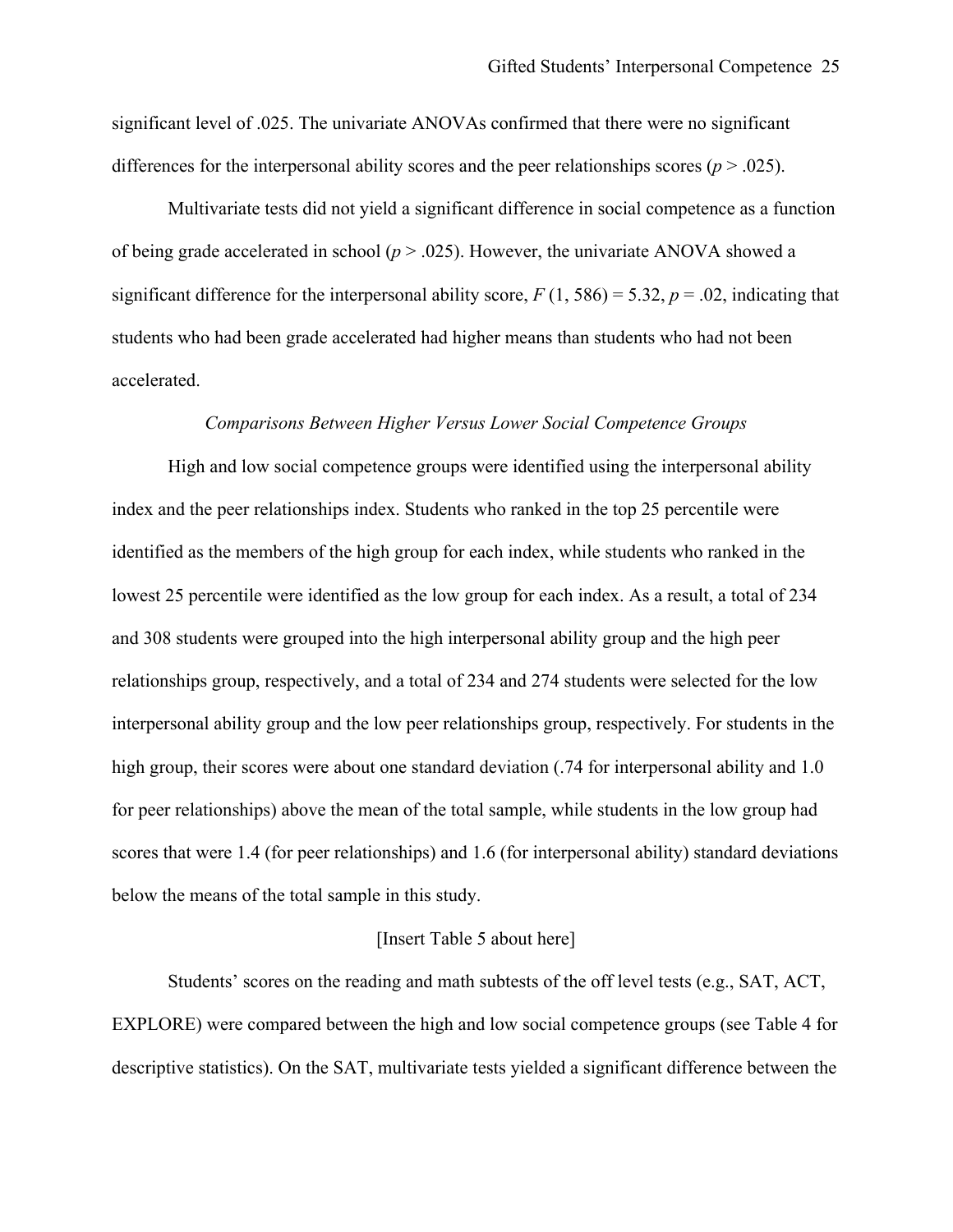high and low interpersonal ability groups, Wilk's Lambda = .95, *F* (2, 213) = 5.89, *p* = .003, but math,  $F(1, 214) = 5.29$ ,  $p = 0.022$ , subtests of the SAT between the students of high versus low  $F(1, 271) = 5.26$ ,  $p = .023$  with a small effect size ( $d = .28$ ) for the difference. No difference was found on the SAT-Math  $(p > 0.025)$ . not for students in the high versus low peer relationships groups ( $p > 0.025$ ). Tests of betweensubject effects demonstrated differences both on the reading,  $F(1, 214) = 11.66$ ,  $p = .001$ , and interpersonal ability, favoring the low group on both subtests. Effect sizes were medium  $(d =$ .46) for the reading subtest and small  $(d = .32)$  for the math subtest. As for peer relationships, a higher mean was found for students in the low group than in the high group on the SAT-Reading

On the ACT, Wilks' Lambdas were significant for both high and low interpersonal ability groups, Wilk's Lambda = .96,  $F(2, 233) = 4.42$ ,  $p = .013$ , and high and low peer relationships groups, Wilk's Lambda = .97,  $F(2, 285) = 4.83$ ,  $p = .009$ . Specifically, students' performances on the reading subtest (but not on the math subtest) were different between the high and low interpersonal ability groups,  $F(1, 234) = 8.80$ ,  $p = .003$ , and between the high and low peer relationships groups,  $F(1, 286) = 9.68$ ,  $p = .002$ , all favoring students in the low groups. Effect sizes were small for these differences ( $d = 0.39$  for interpersonal ability and  $d = 0.37$  for peer relationships).

 ANOVAs confirmed no significant differences for both groups of students (*p* >. 025). The results of multivariate tests found no significant differences on the reading and math subtests of the EXPLORE test between students of high versus low interpersonal ability and between students in high versus low peer relationships groups ( $p > 0.025$ ). The univariate *Experience with Specialized Gifted Programs*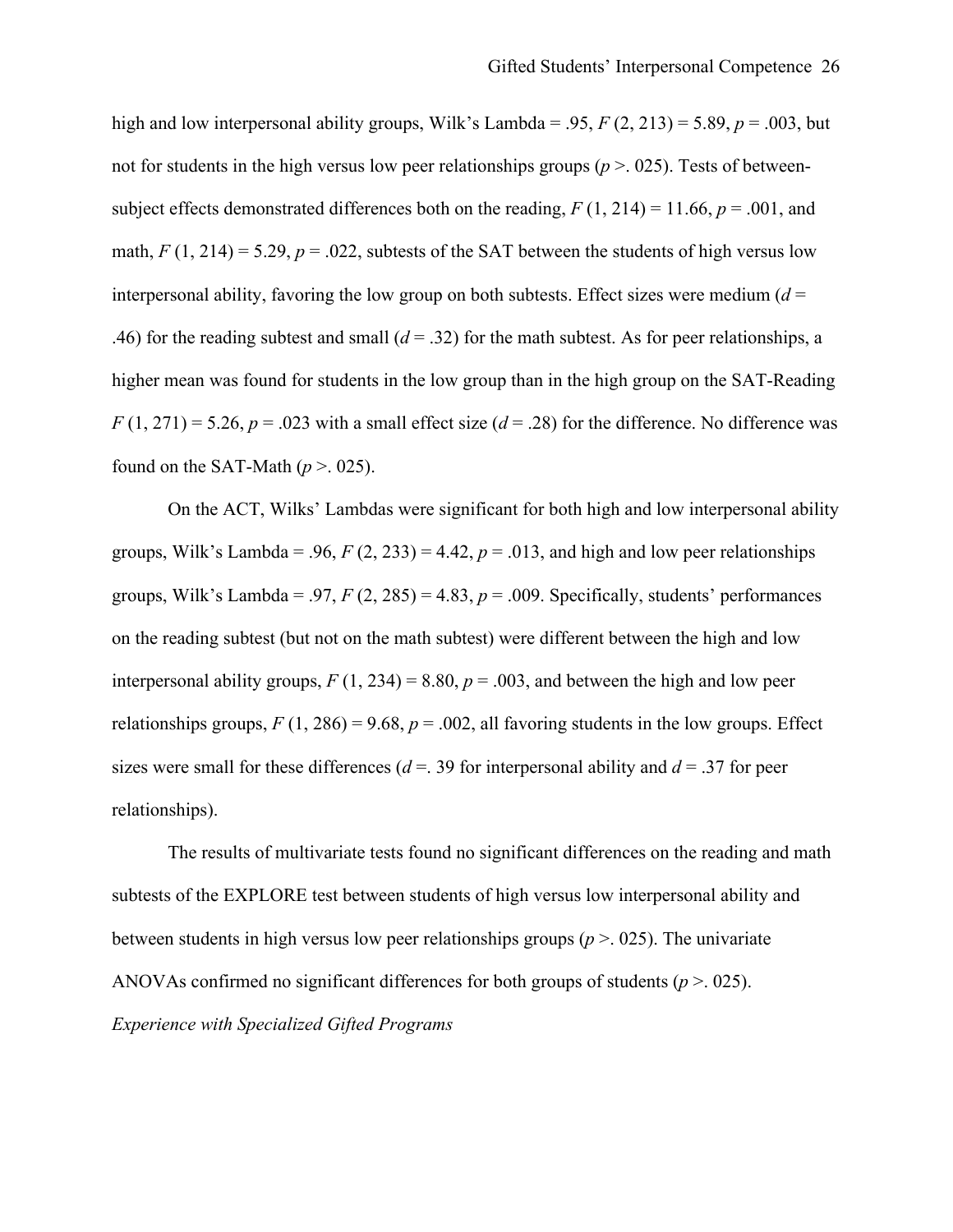MANOVAs found no significant differences between the students in the high versus low of their participation in gifted programs of any type. Tests of between-subject effects confirmed in-school gifted programs,  $F(1, 466) = 1.23$ ,  $p = .27$  (for interpersonal ability),  $F(1, 580) = .06$ ,  $p = .81$  (for peer relationships), or outside-of-school gifted programs,  $F(1, 466) = 1.33$ ,  $p = .25$ (for interpersonal ability),  $F(1, 580) = .06$ ,  $p = .81$  (for peer relationships). interpersonal ability groups, Wilk's Lambda = .99,  $F(2, 465) = .97$ ,  $p = .38$ , and in the high versus low peer relationships groups, Wilk's Lambda =  $1.00$ ,  $F(2, 579) = .09$ ,  $p = .91$ , in terms no statistically significant differences between the high and low groups in their participation in

### Summary and Discussion

 sample of gifted students had generally positive perceptions of their social competence and the norming group. Like mixed ability, heterogeneous students of the same grade, our students about their future and had a positive overall self-image with low levels of depression. The students in this study were very satisfied with their peer relationships at school and in general. labeled as gifted did not bring any negative effects in forming friendships, which is somewhat The results of this study replicated several findings from previous studies. First, our demonstrated levels of interpersonal ability, comparable to that of grade equivalent students in rated themselves as fairly competent in initiating, forming and maintaining relationships with other people, including their peers, and believed that they are liked by others. They were hopeful Similar to the previous study (e.g., Adams-Byers et al., 2004), apparently for our students, being different from what some researchers had previously reported, including a sense of being different and a perceived lack of peer support (Coleman & Cross, 1988; Delisle, 1984; Janos, Fung, & Robinson, 1985; Rimm, Rimm-Kaufman, & Rimm, 1999; Swiatek & Dorr, 1998).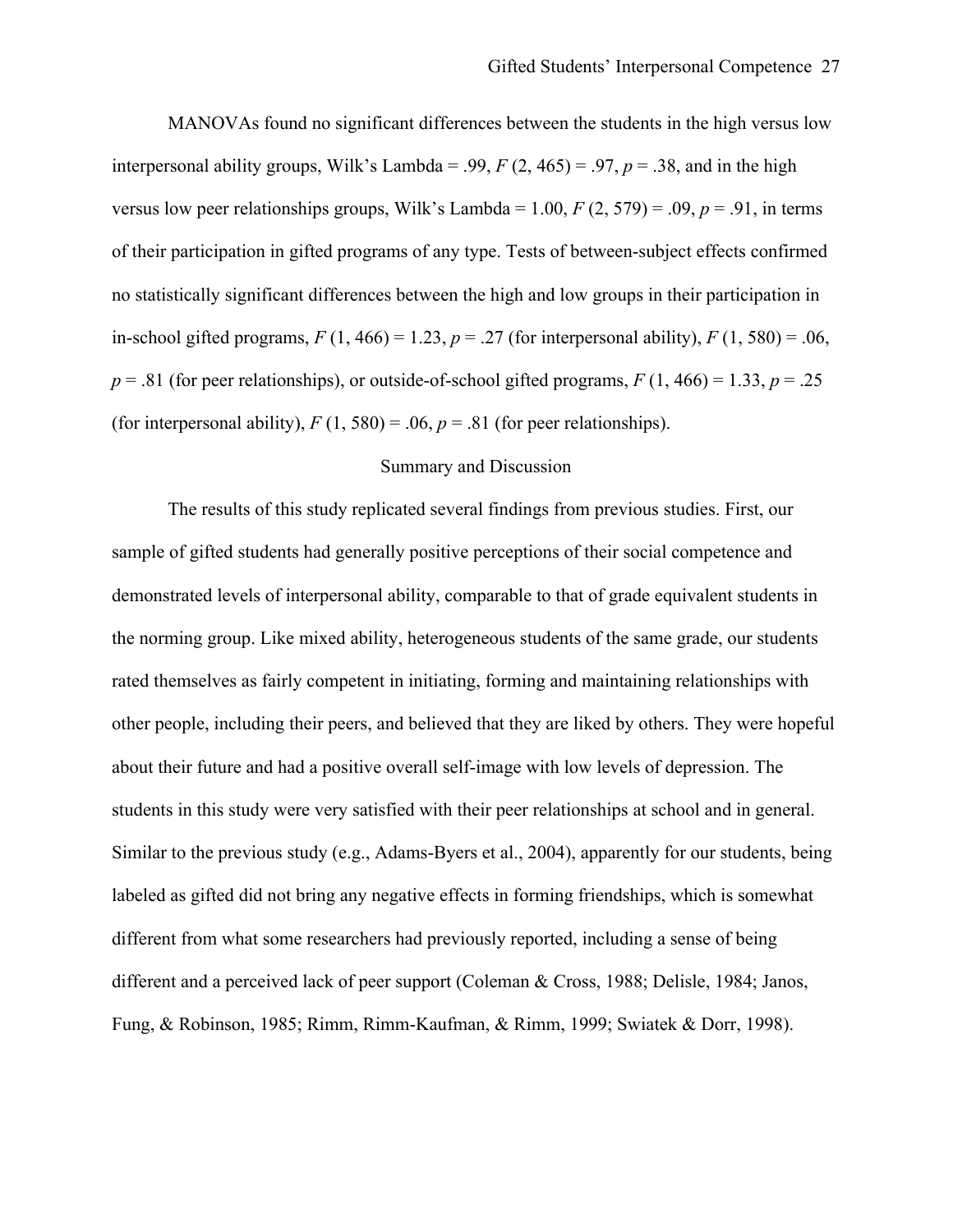Our gifted students perceived their social competence as positively as the normative concept compared to academic and global self-concepts imply that these gifted students perceived themselves less socially competent than academically competent and that their exceptional academic capability boosts their overall self-image. This may be another manifestation of previously documented asynchrony among academically gifted students. Our sample of gifted students showed a potential discrepancy between their chronological (i.e., social sample on the one hand, they rated their academic self-concept and global self-concept significantly higher than their social self-concept (e.g., Olszewski, Kulieke, & Willis, 1987) on the other hand. Given that our sample consisted of academically gifted students, there was an expectation of higher academic self-concept for these students over the students in the norming group. However, differences within domains of self-concept, particularly a lower social selfcompetence) and intellectual (i.e., academic competence) ages, a phenomenon often found for many gifted students (Robinson, 2002).

differences, favoring girls over boys in interpersonal ability (Lee & Olszewski-Kubilius, 2006; ability subscale of the youth version of the *Bar-On Emotional Quotient Inventory* (Bar-On & This study supported the common belief and previous research revealing gender Rudasill & Callahan, 2008). For example, Lee and Olszewski-Kubilius (2006) found that gifted female students had a significantly higher score than gifted male students on the interpersonal Parker, 2000). We are not sure if our result reiterates gifted females' strong desire for social acceptance (Stormont, Stebbins, & Holliday, 2001), however, it corroborates that as many other females, our sample of gifted females tend to be more sensitive to and better at building relationships and interacting with other people including peers and perceive their social skills more positively than their gifted counterparts.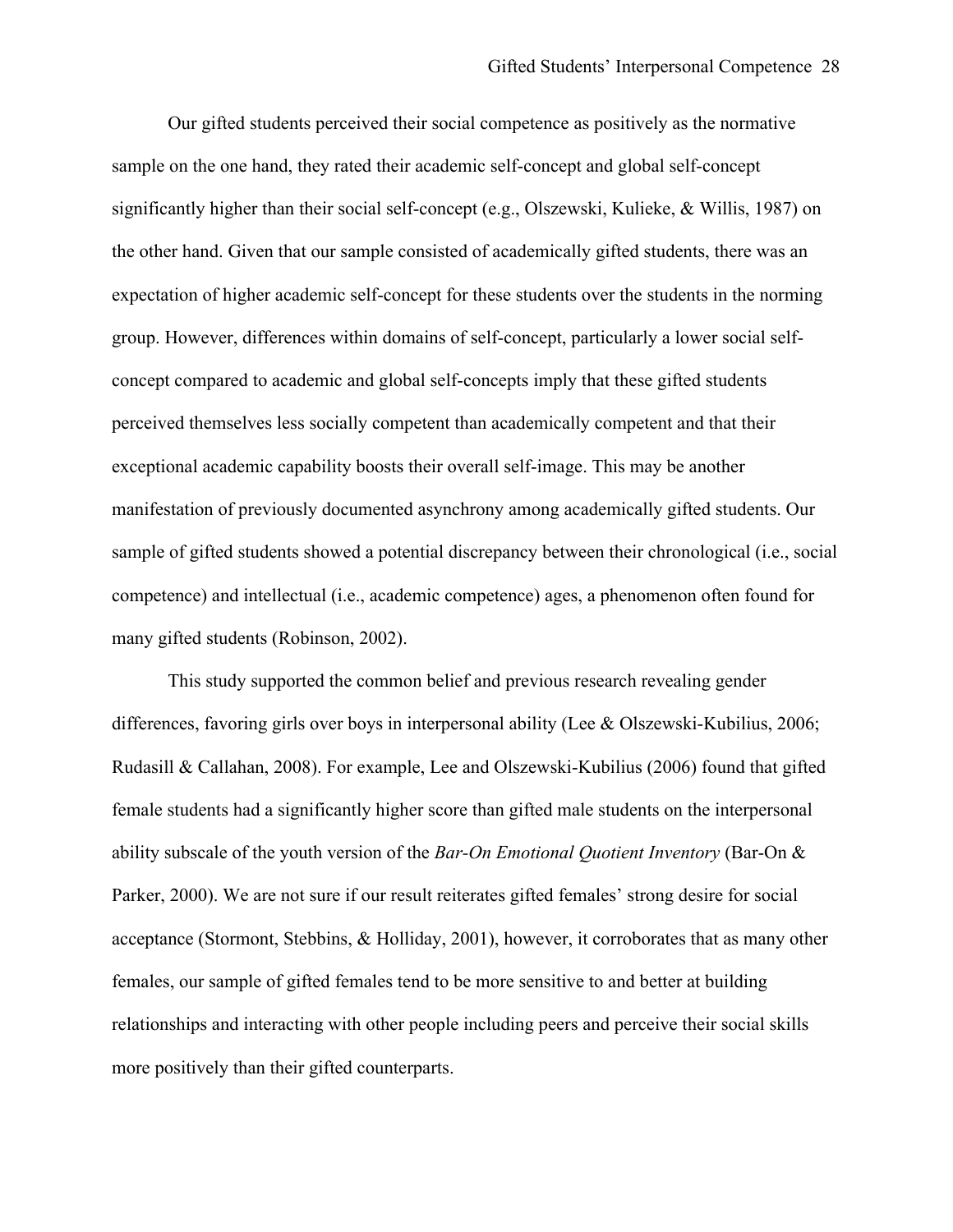Another interesting finding in this study was differences in interpersonal ability as a grade accelerated in a subject in school showed higher interpersonal ability than students who of the acceleration. One of the major benefits of acceleration is to have advanced academic coursework with peers of high ability with whom students have their common interests and older students who may have helped them advance their social and interpersonal skills. We did not obtain the same finding for students who had full grade acceleration or participated in special function of whether a student had experienced subject acceleration in school. Students who were were not. Yet, it is not clear whether having better interpersonal skills contributed to a student being a good candidate for subject acceleration by school officials or whether this was an effect talents. Through subject area acceleration in school, our gifted students were able to interact with gifted programs; their interpersonal ability was comparable to the level of students who had not experienced whole grade acceleration or gifted programs of any type. This suggests that improved interpersonal skills might be an outcome rather than a precursor of subject acceleration but more research needs to be conducted to reassure this speculation.

 programs. There are numerous methods of grouping and gifted program models available and It was not surprising that only 10% of our sample had accelerated a whole grade. However, the fact that over 40% of the students had participated in outside-of-school gifted programs was noteworthy given that fewer (25%) students had participated in in-school gifted used in schools. A study involving a wide array of grouping strategies and program types would better assess which types of acceleration and program components promote or hinder the development of interpersonal ability and peer relationships of gifted students.

For our gifted students, off-level tests were not only a useful method for placement into specialized gifted programs but also for the identification of students at risk for poor social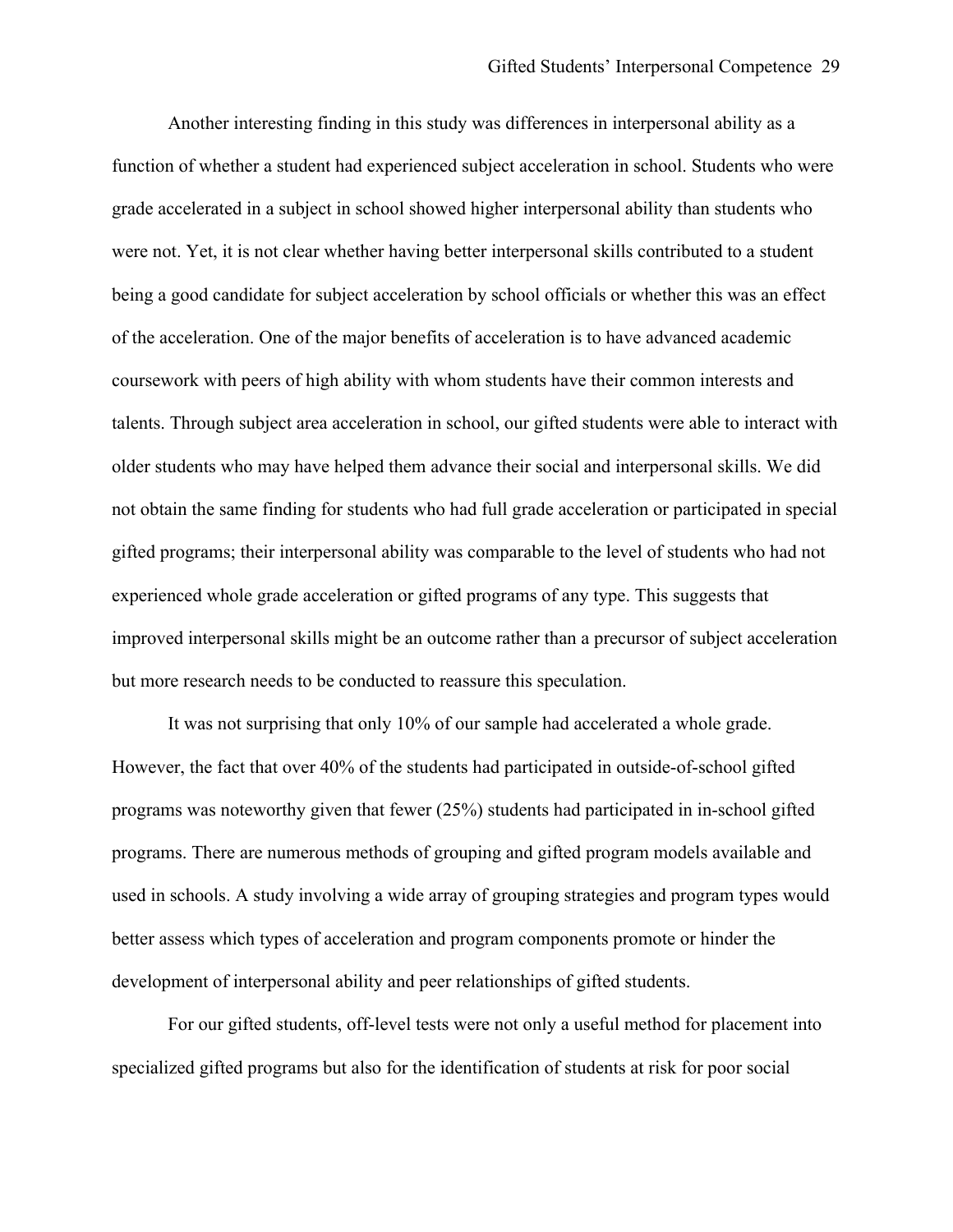students with higher scores in the verbal area were more negative about their ability to build and and peer relationships groups. Consistently though our results substantiated that verbally talented students may be more vulnerable socially than mathematically talented students (Brody  $\&$  sophisticated forms of expression which make students' giftedness obvious and do little to increase their acceptance by or popularity with peers. Anything that separates students from risk as they struggle to both fit in and remain true to themselves. Our research suggests that the stereotypical "math nerd" is not as vulnerable for social isolation as one thought and verbally rejection. It would be interesting to compare gifted students across different talent areas (e.g., language versus math, music versus art) and in broader age groups, including high school and competence, particularly peer relationships. Particularly, the reading subtests of the SAT and ACT tests were good predictors of these teenagers' peer relationships, thereby indicating that maintain close friendships. While scores on the reading subtests differentiated middle school students (based on SAT and ACT) of high versus low interpersonal ability but it was not true for elementary school aged children. Unlike the SAT and ACT reading subtests, no significant differences were found on EXPLORE-Reading between the high versus low interpersonal ability Benbow, 1986; Dauber & Benbow, 1990; Ferguson & Maccoby, 1966). Although gifted students are generally competent in making friends and maintaining good relationships with their friends, those who are talented in verbal areas over other areas are apt to face more difficulties with peer relationships. Verbal giftedness is typically associated with advanced vocabularies and perhaps others or makes them different may put them at risk for isolation. Verbally gifted students who dumb down their language or vocabulary or verbal humor may put themselves psychologically at gifted students may actually need support to deal with feelings of difference and isolation or college levels, in order to find differences within gifted populations.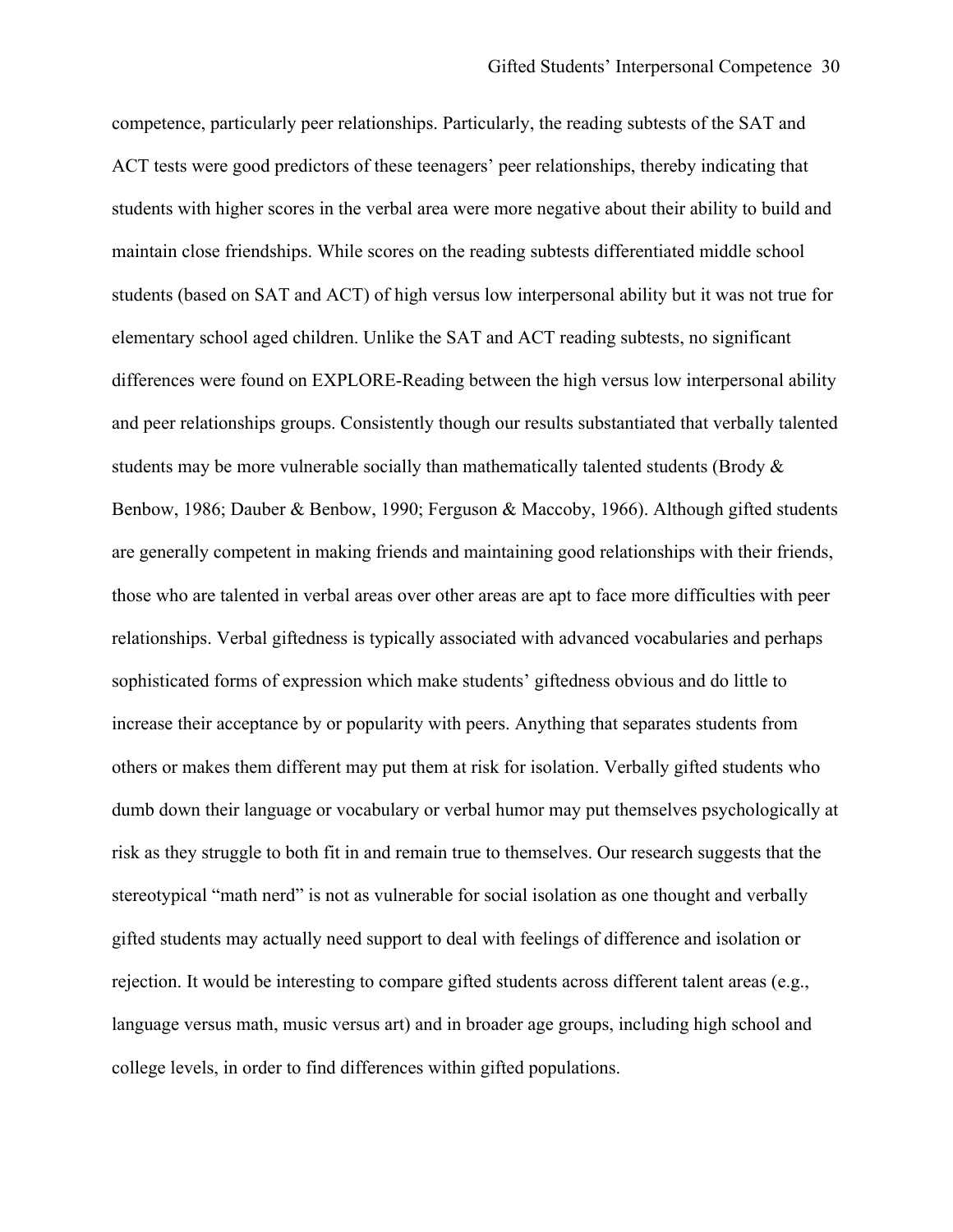# Limitations and Future Research

Results of this study relied on a self-reported measure, mainly based on students' own perceptions, which might lead to more positive than negative responses. However, our sample size was large by involving more than 1,500 students, and the responses were consistent across different questionnaires measuring similar concepts of social competence. Adding ratings from other parties, such as teachers, parents, and peers, and qualitative measures, such as observation, and interviews would strengthen our results, however.

 survey is another limitation of the current study. This might also have an influence on the positive results we found throughout the study. Maybe, students who had perceived positively collected parents' emails as students' primary contact addresses. Given that not all email addresses are valid (we had 10% return emails due to incorrect or unused accounts) and that Despite the large sample size, a low response rate (approximately 5.0%) for the online about the CTD educational programs or were happy with their peer relationships might feel more comfortable revealing their peer relationships, and thus, were more willing to respond to the survey than those with negative and unhappy experiences with CTD and their peer relationships. Our email invitation was sent to parents (either fathers or mothers) of the students since CTD has parents may not be able to check their emails as often as students, we did not receive as many responses as we hoped although we solicited for responses via several follow up emails. Large email invitation lists are reported to be associated with lower response rates (Hamilton, 2009). Using a focused and accurate email list is suggested to increase responses for online studies.

 Some, but not all, of our data were compared with normative data if available and reported in the administration manuals or literature. Because we included the questionnaires that have been widely used for students in general, we were not able to compare our sample of gifted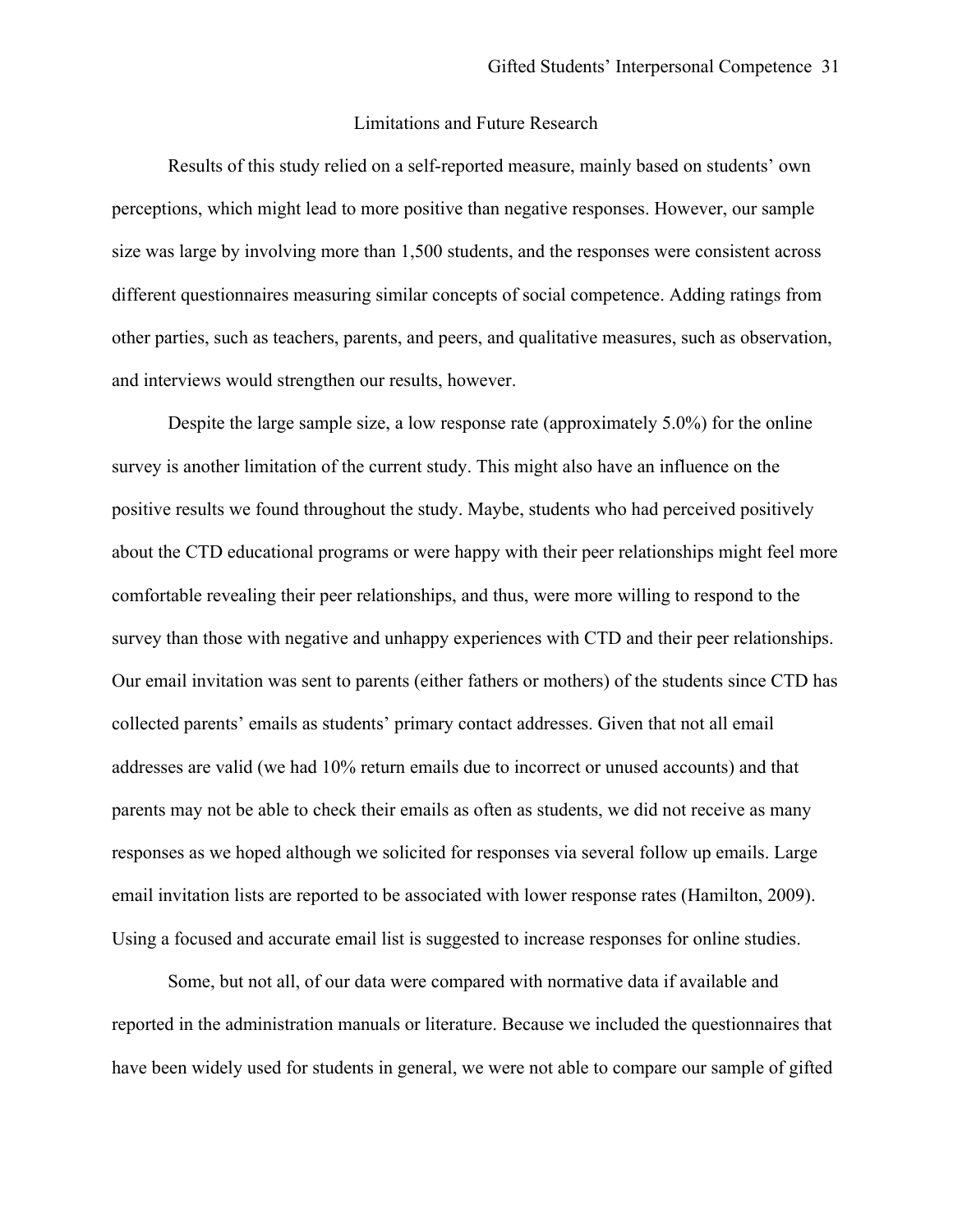programs would enrich our understanding of the interpersonal competence and peer relationships students with other gifted samples. Also, some of the comparative data we referred to were based on a small sample size. Inclusion of a comparable group, such as gifted students who have never participated in outside- of-school gifted programs or have only participated in in-school gifted of the gifted.

 and qualified for gifted academic programs outside of school. Gifted students are variable as a group by their level of giftedness (e.g., moderately, highly, profoundly, etc.) and talent area (e.g., for future research as well. The participants of this study were students who were identified as academically gifted music, art, math, reading, leadership, etc.). In addition, compared to academically gifted students like our sample, creatively gifted students are more vulnerable to behavioral and adjustment problems, peer rejection, and bullying due to the characteristics (e.g., impulsive, argumentative, rebellious, stubborn, demanding, indifferent/nonconforming to conventions or courtesies, etc.) generally regarded as negative traits (see Reis & Housand, 2008; Reis & Small, 2005 for summary). The inclusion of various different subpopulations of gifted students is recommended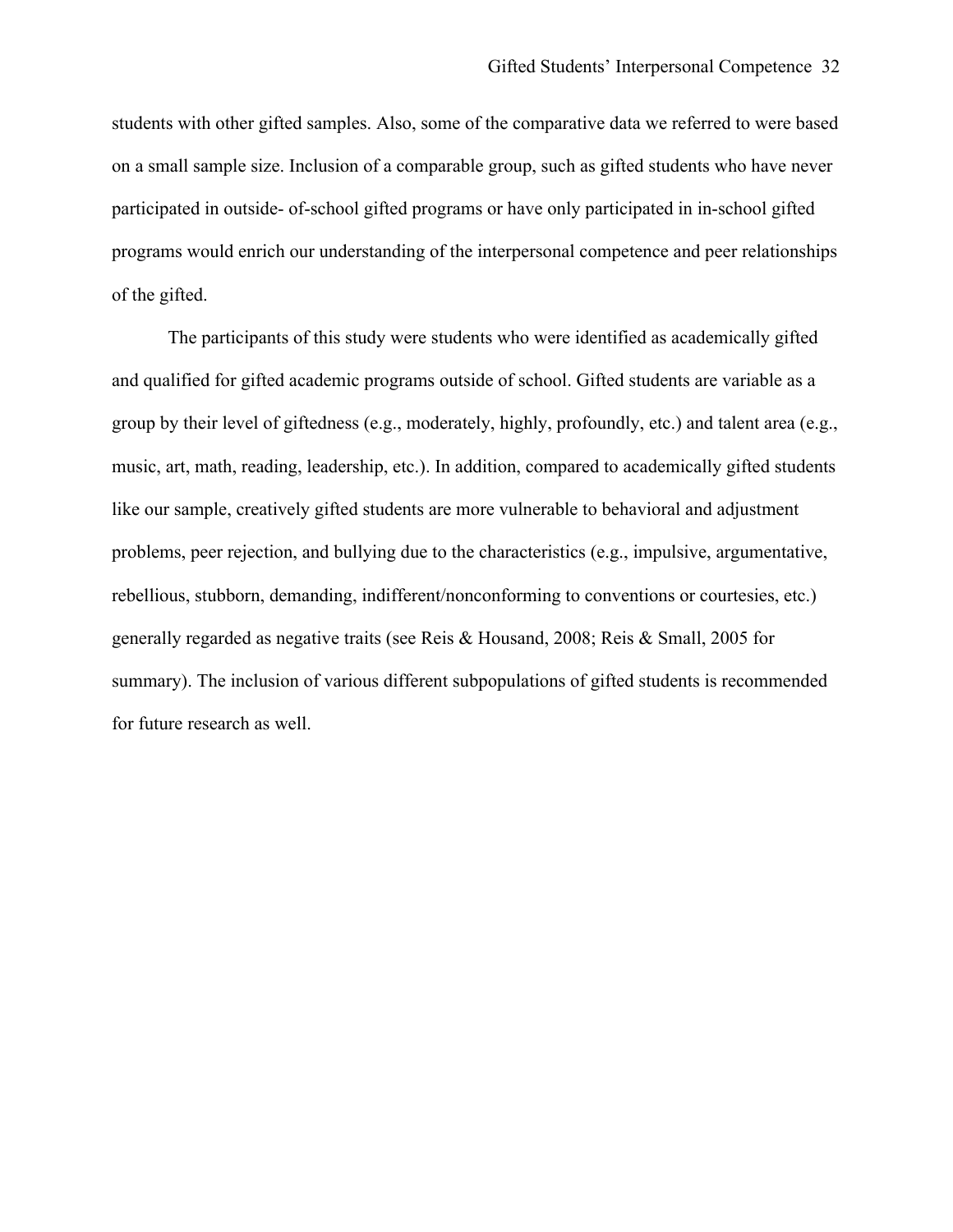### References

- Adams-Byers, J., Whitsell, S. S., & Moon, S. M. (2004). Gifted students' perceptions of the Adams-Byers, J., Whitsell, S. S., & Moon, S. M. (2004). Gifted students' perceptions of the academic and social/emotional effects of homogeneous and heterogeneous grouping *Gifted Child Quarterly, 48*(1), 7-20.
- Altman, R. (1983). Social-emotional development of gifted children and adolescents: A research model. *Roeper Review 6*(2), 65-68.
- Austin, A. B., & Draper, D. C. (1981). Peer relationships of the academically gifted: A review. *Gifted Child Quarterly, 25*(3), 129-133.
- Bar-On, R., & Parker, J. D. A. (2000). *BarOn Emotional Quotient Inventory: Youth Version (BarOn EQ-i: YV)*. North Tonawanda, NY: Multi-Health Systems.
- *asynchronous development and unique educational needs.* Unpublished doctoral dissertation, University of Connecticut. Bickley, N. Z. (2002). *The social and emotional adjustment of gifted children who experience*
- talented in verbal or mathematical reasoning. *Journal of Youth and Adolescence, 15,* 1- Brody, L. E., & Benbow, C. P. (1986). Social and emotional adjustment of adolescents extremely 18.
- Brown, B. B., & Steinberg, L. (1990). Skirting the "brain-nerd" connection: Academic achievement and social acceptance. *The Education Digest, 55*, 57-60.
- Buhrmester, D., Furman, W., Wittenberg, M. T., & Reis, H. T. (1988). Five domains of interpersonal competence in peer relationships. *Journal of Personality and Social Psychology, 55*(6), 991-1008.
- Buhrmester, D. (1989). *Manual for the Socioemotional Adjustment Questionnaire*. Unpublished manuscript. Program in Psychology, University of Texas at Dallas, Richardson, TX.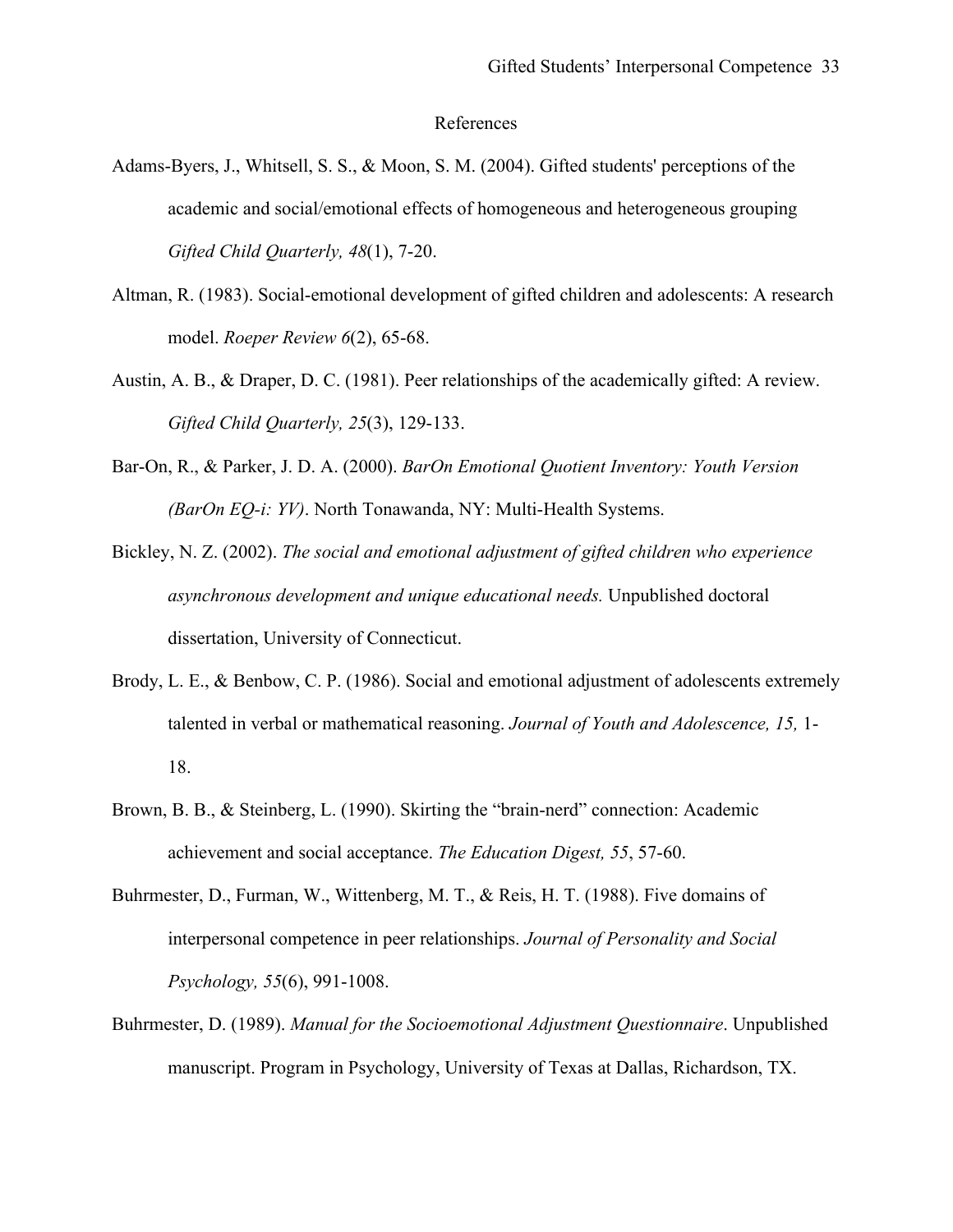- Buhrmester, D. (1990). Intimacy of friendship, interpersonal competence, and adjustment during preadolescence and adolescence. *Child Development, 61*(4), 1101-1111.
- Buhrmester, D. (2002). *The development of interpersonal competence during adolescence: A sixyear longitudinal study*. Paper presented at the biennial meeting of the Society for Research on Adolescence.
- Colangelo, N., & Kelly, K.R. (1983). A study of students', parents', and teachers' attitudes toward gifted programs and gifted students. *Gifted Child Quarterly*, *27*(3), 107-110.
- Coleman, J. S. (1961). The adolescent society: The social life of the teenager and its impact on education. New York: Free Press.
- Coleman, L. J., & Cross, T. L. (1988). Is being gifted a social handicap? *Journal for the Education of the Gifted, 11*(4), 41-56.
- Columbus Group (1991, July). *Manuscript of the meeting of the Columbus Group*. Unpublished manuscript.
- Cross, T. L. (2007, June). *Social and emotional issues of gifted adolescents*. Paper presented at the Opportunities for the Future conference, Center for Talent Development, Northwestern University, Evanston, IL.
- Cross, T. L., Coleman, L. J., & Stewart, R. A. (1993). The social cognition of gifted adolescents: An exploration of the stigma of giftedness paradigm. *Roeper Review, 16*(1), 37-40.
- adolescents in schools: Managing the stigma of giftedness. *Journal for the Education of*<br>the Gifted, 15, 44-55. Cross, T. L., Coleman, L. J., & Terhaar-Yonkers, M. (1991). The social cognition of gifted
- Cross, T. L., & Swiatek, M. A. (2009). Social coping among academically gifted adolescents in a residential setting: A longitudinal study. *Gifted Child Quarterly, 53*(1), 25-33.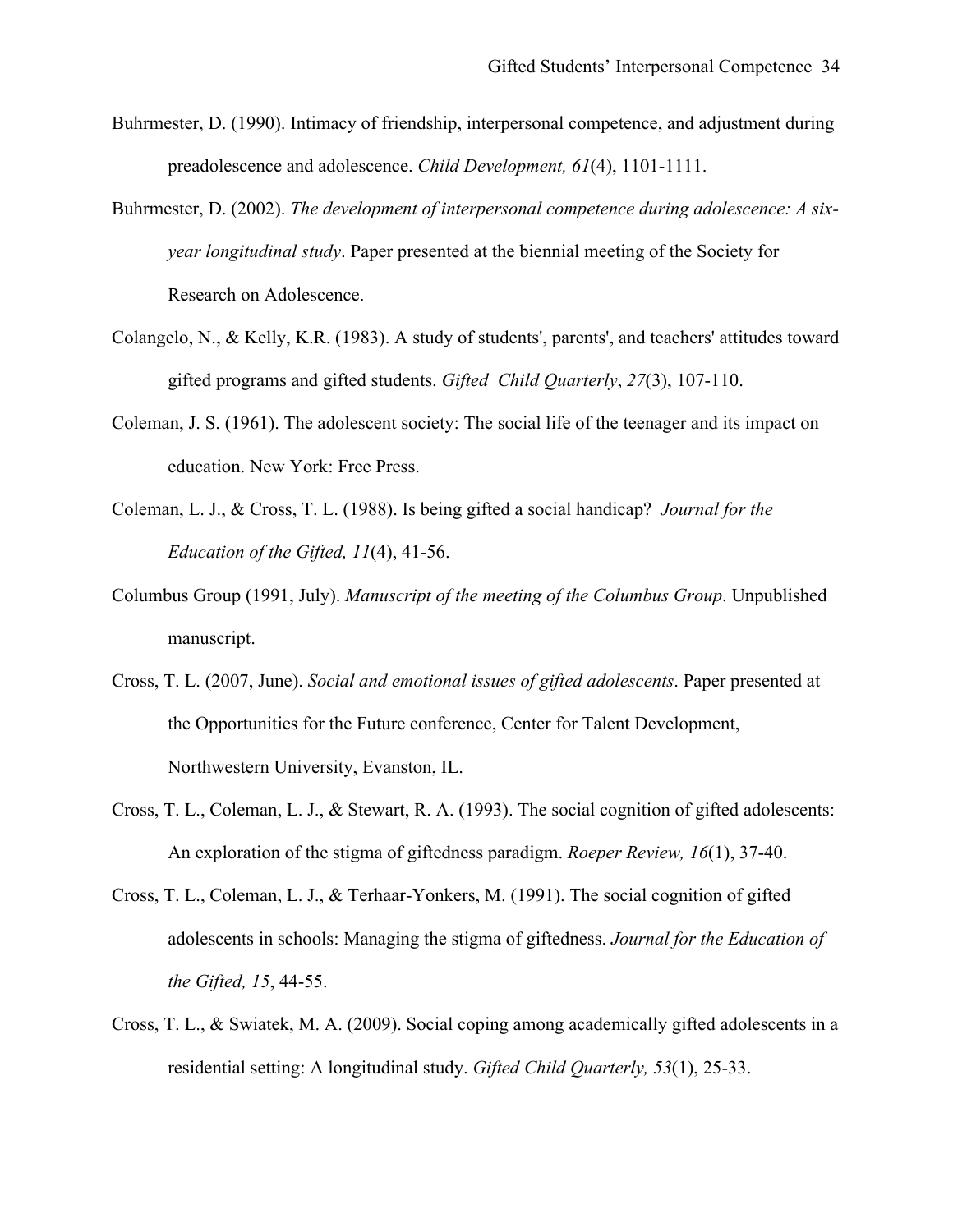- talented adolescents. *Gifted Child Quarterly, 34*(1), 10-15. Dauber, S. L., & Benbow, C. P. (1990). Aspects of personality and peer relations of extremely
- Davis, G., & Rimm, S. (1998). *Education of the gifted and talented. (4th ed.).* Needham Heights, MA: Allyn & Bacon.

Delisle, J. R. (1984). *Gifted children speak out*. New York: Walker & Co.

- Dixon, F. A. (1998). Social and academic self-concepts of gifted adolescents. *Journal for the Education of the Gifted, 22*, 80-94.
- Eddles-Hirsch, K., Vialle, W., Rogers, K. B., & McCormick, J. (2010). "Just challenge those high-ability learners and they'll be all right!": The impact of social context and *challenging instruction on the affective development of high-ability students. <i>Journal of Advanced Academics, 22*(1), 106-128.
- Feldman, D. H. with Benjamin, A. (1986). Giftedness as a developmentalist sees it. In R. J. Sternberg, & J. E. Davidson (Eds.), *Conceptions of giftedness* (pp. 285-305). New York: Cambridge University Press.
- Ferguson, L. R., & Maccoby, E. E. (1966). Interpersonal correlates of differential abilities. *Child Development, 7*, 549-571.
- Freeman, J. (1979). Emotional Problems of the Gifted Child. *Journal of Child Psychology and Psychiatry, 24*, 481-485.
- Gallagher, J. J., & Crowder, Y. (1957). The adjustment of gifted children in the classroom. *Exceptional Children, 23*, 306-319.
- Grace, H., & Booth, N. (1958). Is the "gifted" child a social isolate? *Peabody Journal of Education, 35*, 195-196.

Gross, M. U. M. (1989). The pursuit of excellence of the search for intimacy? The forced-choice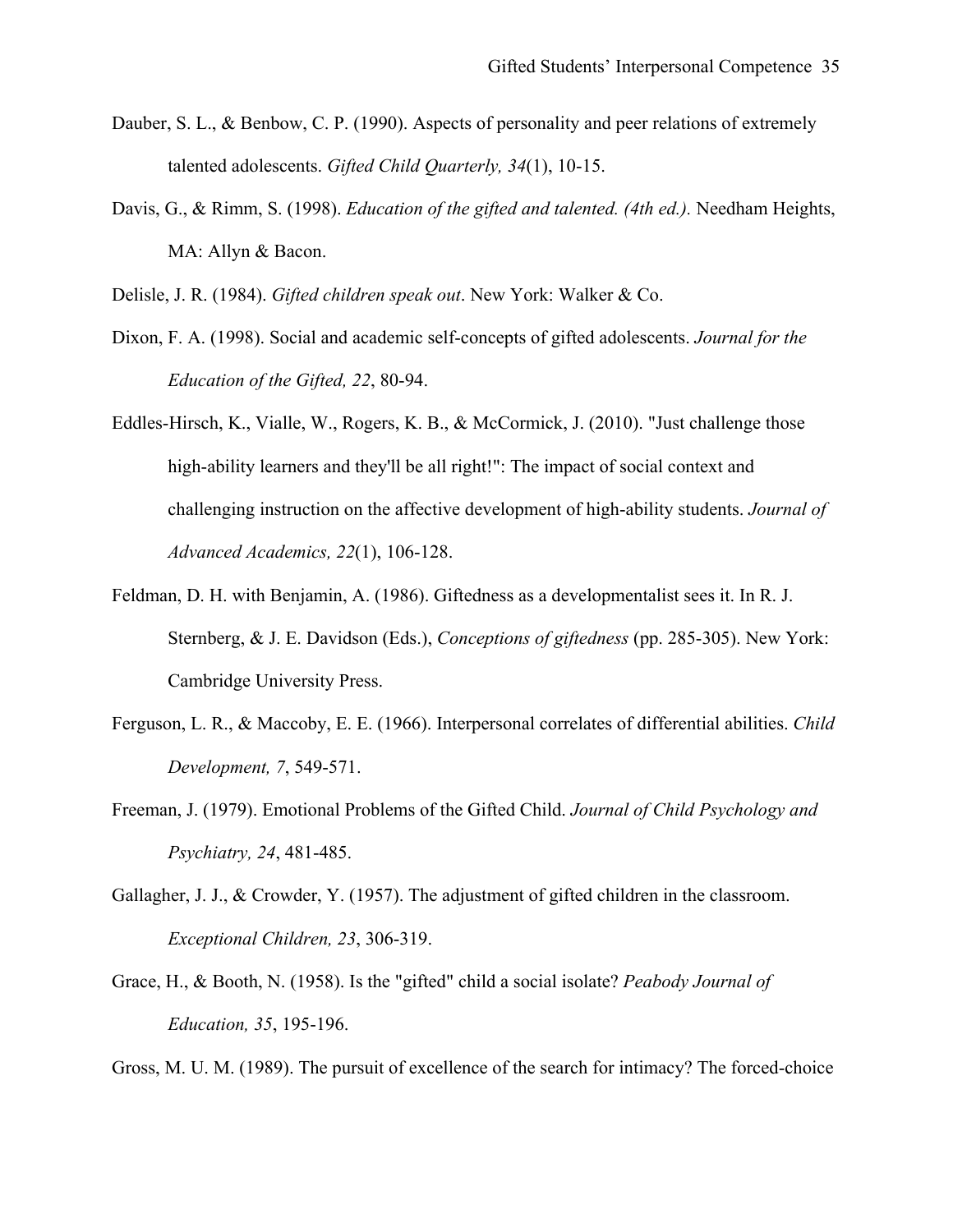dilemma of gifted youth. *Roeper Review, 11*(4), 189-194.

Gross, M.U.M. (1993). *Exceptionally gifted children*. London: Routledge.

- Gross, M.U.M. (2001). From "play partner" to "sure shelter": What do gifted children seek from friendship? *GERRIC News*, 4-5.
- students. In M. Neihart, S. M. Reis, N. M. Robinson, & S. M. Moon (Eds.), *The social and emotional development of gifted children: What do we know?* (pp. 19-30). Gross, M. U. M. (2002). Social and emotional issues for exceptionally intellectually gifted Washington, DC: The National Association for Gifted Children.
- Gross, M. U. M. (2004). Psychosocial development. In *Exceptionally Gifted Children* (pp. 176- 199). New York: Routledge. 199). New York: Routledge.<br>Grossman, B., & Wrighter, J. (1948). The relationship between selection-rejection and
- intelligence, social status, and personality amongst sixth grade children. *Sociometry*, *11*, 346-355.
- Hamilton, M. B. (2009). Online survey response rates and times: Background and guidance for industry. *SuperSurvey*. Retrieved August 11, 2011, from http://www.peoplepulse.com.au/Survey-Response-Rates.htm
- Harter, S. (1988). *Manual for the Self-Perception Profile for Adolescents*. Denver, CO: University of Denver.

Hollingworth, L. S. (1926). *Gifted children: Their nature and nurture.* New York: Macmillan.

Hollingworth, L. S. (1942). *Children above 180 IQ Stanford-Binet.* New York: World Book.

Janos, P. M., Fung, H. C., & Robinson, N. M. (1985). Self-concept, self-esteem, and peer relations among gifted children who feel "different." *Gifted Child Quarterly, 29*, 78-82.

Janos, P. M., Marwood, K. A., & Robinson, N. M. (1985). Friendship patterns in highly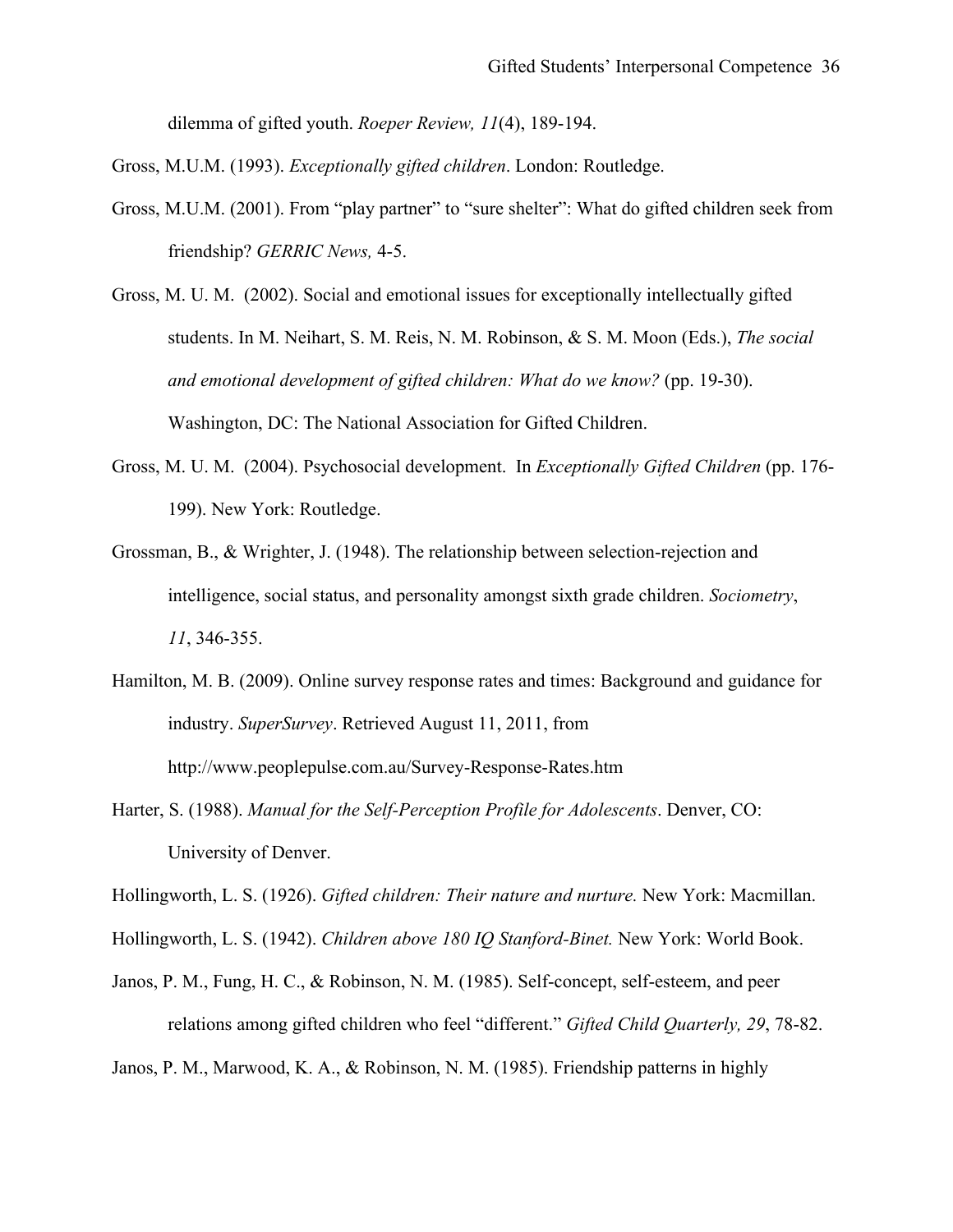intelligent children.

 *Developmental Perspectives* (pp. 149-195). Washington, DC: American Psychological Association. Janos, P. M., & Robinson, N. M. (1985). Psychosocial development in intellectually gifted children. In F. D. Horowitz & M. O'Brien (Eds.), *The Gifted and Talented:* 

- Keislar, E. R. (1955). Peer group ratings of high school pupils with high and low school marks. *Journal of Experimental Education*, *23*, 375-378.
- Kerr, B. (1991). *A handbook for counseling the gifted and talented.* Alexandria, VA: American Association for Counseling and Development.
- Kerr*,* B., Colangelo*,* N., & Gaeth*,* J. *(*1988*).* Gifted adolescents' attitudes toward their giftedness. *Gifted Child Quarterly*, 32, 245-247.
- Kulik, J. A. (2004). Meta-analytic students of acceleration. In N. Colangelo, S. G. Assouline,  $\&$ Kulik, J. A. (2004). Meta-analytic students of acceleration. In N. Colangelo, S. G. Assouline, &<br>M. U. M Gross (Eds.), A nation deceived: How schools hold back America's brightest<br>students, Vol. 2 (pp. 13-22), Iowa City, I
- Lehman, E. B., & Erdwins, C. J. (1981). The social and emotional adjustment of young intellectually gifted children. *Gifted Child Quarterly, 25*(3), 134-137.
- Lee, S.-Y., & Olszewski-Kubilius, P. (2006). The emotional intelligence, moral judgment, and leadership of academically gifted adolescents. *Journal for the Education of the Gifted, 30*(1), 29-67.
- Luftig, R. L., & Nichols, M. L. (1990). Assessing the social status of gifted students by their age peers. *Gifted Child Quarterly*, *34,* 111-115. peers. Gifted Child Quarterly, 34, 111-115.
- McCallister, C., Nash, W. R., & Meckstroth, E. (1996). The social competence of gifted children: Experiments and experience*. Roeper Review, 18*, 273-276.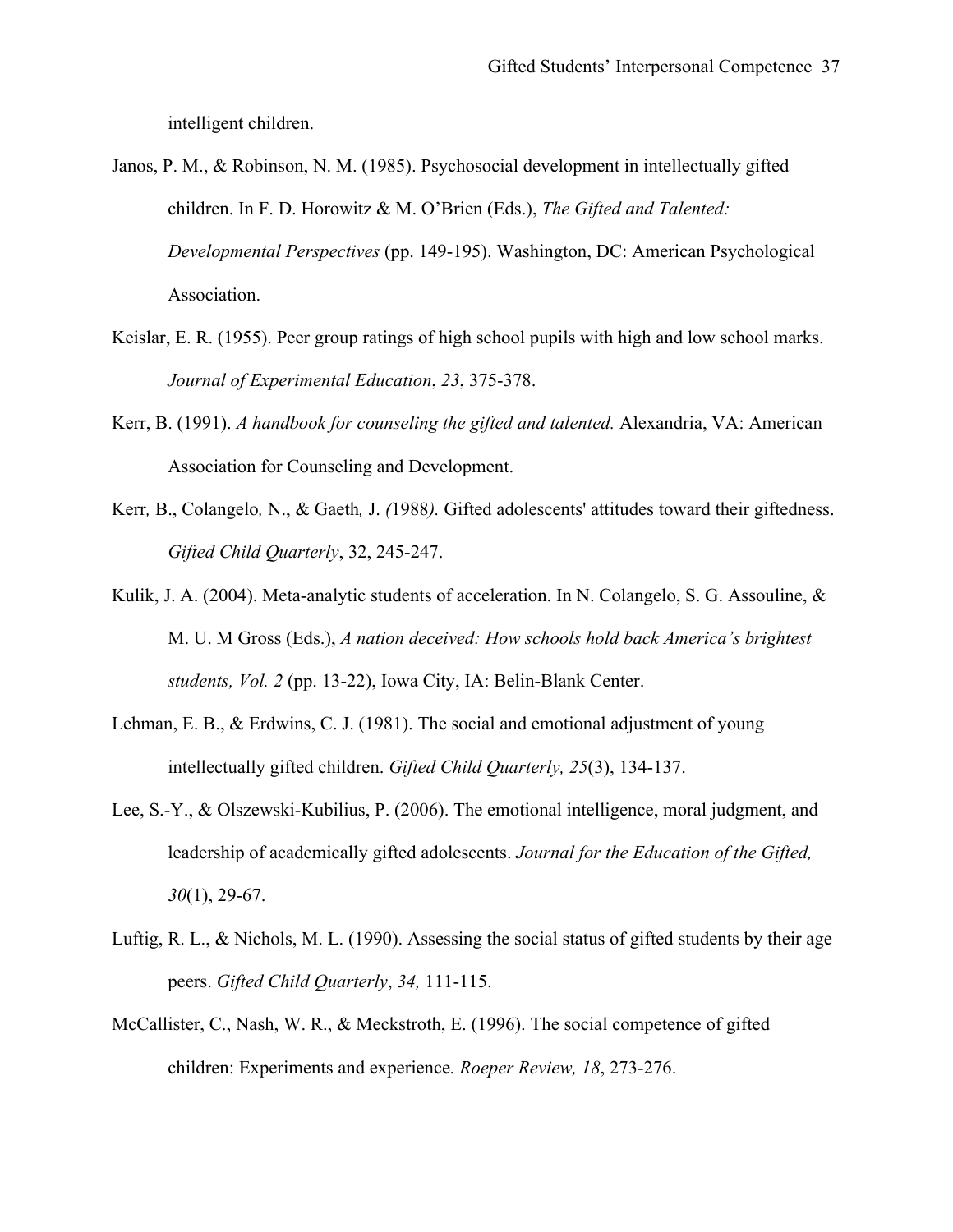- Neihart, M. (1999). The impact of giftedness on psychological well-being: what does the empirical literature say? *Roeper Review, 22*(1), 10-17.
- M. Moon (Eds.), *The social and emotional development of gifted children: What do we*<br>know? (pp. 93-113). Waco TX: Prufrock Press. Neihart, M. (2002). Gifted children and depression. In M. Neihart, S. Reis, N. M. Robinson & S.
- Neihart, M. (2006). Achievement/affiliation conflicts in gifted adolescents. *Roeper Review, 28*, 196-202.
- Neihart, M. (2007). The socioaffective impact of acceleration and ability grouping: Recommendations for best practice. *Gifted Child Quarterly, 51*(4), 330-341.
- students who participate in rigorous academic programs. *Journal for the Education of the Gifted, 10*(4), 287-303. Olszewski, P., Kulieke, M. J., & Willis, G. B. (1987). Changes in the self-perceptions of gifted
- Olszewski-Kubilius, P., & Lee, S.-Y. (2011). Gender and other group differences in performance on off-level tests: Changes in the 21st century. *Gifted Child Quarterly, 55*(1), 54-73.
- Peterson, J. S. (2009). Myth 17: Gifted and talented individuals do not have unique social and emotional needs. *Gifted Child Quarterly, 53*, 280-282.
- Peterson, J. S., Duncan, N., & Canady, K. (2009). A longitudinal study of negative life events, stress, and school experiences of gifted youth. *Gifted Child Quarterly, 53*, 34-49.
- Reis, S. M., & Small, M. A. (2005). The varied and unique characteristics exhibited by diverse Reis, S. M., & Small, M. A. (2005). The varied and unique characteristics exhibited by diverse<br>gifted and talented learners. In F. A. Karnes & S. M. Bean (Eds.), *Methods and materials*<br>for teaching the gifted (2nd ed., pp
- Reis, S. M., & Housand, A. M. (2008). Characteristics of gifted and talented learners:<br>Similarities and differences across domains. In F. A. Karnes & K. R. Stephens (Eds.),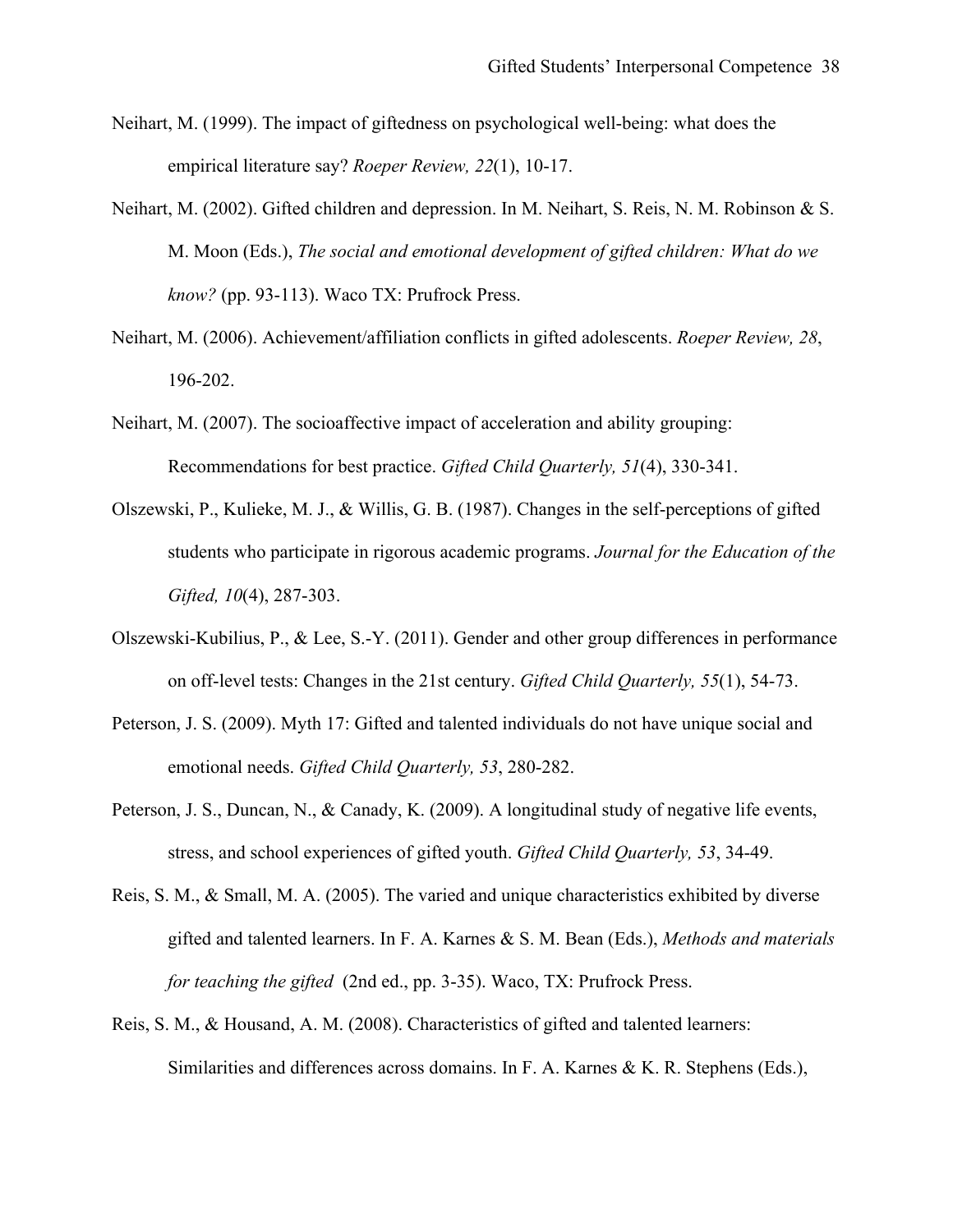*Achieving excellence: Educating the gifted and talented (pp. 62-81). Upper Saddle River,* NJ: Pearson Education.

- M. Reis, N. M. Robinson, & S. M. Moon (Eds.), *The social and emotional development*  M. Reis, N. M. Robinson, & S. M. Moon (Eds.), *The social and emotional development of gifted children: What do we know?* (pp. 13-18). Washington, DC: The National Rimm, S. B. (2002). Peer pressures and social acceptance of gifted students. In M. Neihart, S. Association for Gifted Children.
- Rimm, S. B. (2003). Underachievement: A national epidemic. In N. Colangelo & G. A. Davis (Eds.), *Handbook of gifted education* (pp. 424-443). Boston, MA: Allyn and Bacon.
- Rimm, S. B., Rimm-Kaufman, S., & Rimm, I. (1999). *See Jane win: The Rimm report on how 1,000 girls became successful women*. New York: Crown.
- Rinn, A. N. (2006). Effects of a summer program on the social self-concepts of gifted adolescents. *Journal of Secondary Gifted Education, 17*, 65-75.
- Moon (Eds.), *The social and emotional development of gifted children: What do we* Robinson, N. M. (2002). Introduction. In M. Neihart, S. M. Reis, N. M. Robinson, & S. M. *know?* (pp. xi-xxiv). Washington, DC: The National Association for Gifted Children.
- Robinson, N. M. (2007, June). *Parenting young gifted children: What are the essentials?* Paper presented at the Opportunities for the Future conference, Center for Talent Development, Northwestern University, Evanston, IL.
- *Handbook of giftedness in children: Psychoeducational theory, research, and best*<br>practices (pp. 33-51). New York: Springer. *practices* (pp. 33-51). New York: Springer. Robinson, N. M. (2008). The social world of gifted children and youth. In S. I. Pfeiffer (Ed.),

Rogers, K. B. (2002). *Re-forming Gifted Education*. Scottsdale, AZ: Great Potential Press. Rudasill, K. M., & Callahan, C. M. (2008). Psychometric characteristics of the Harter Self